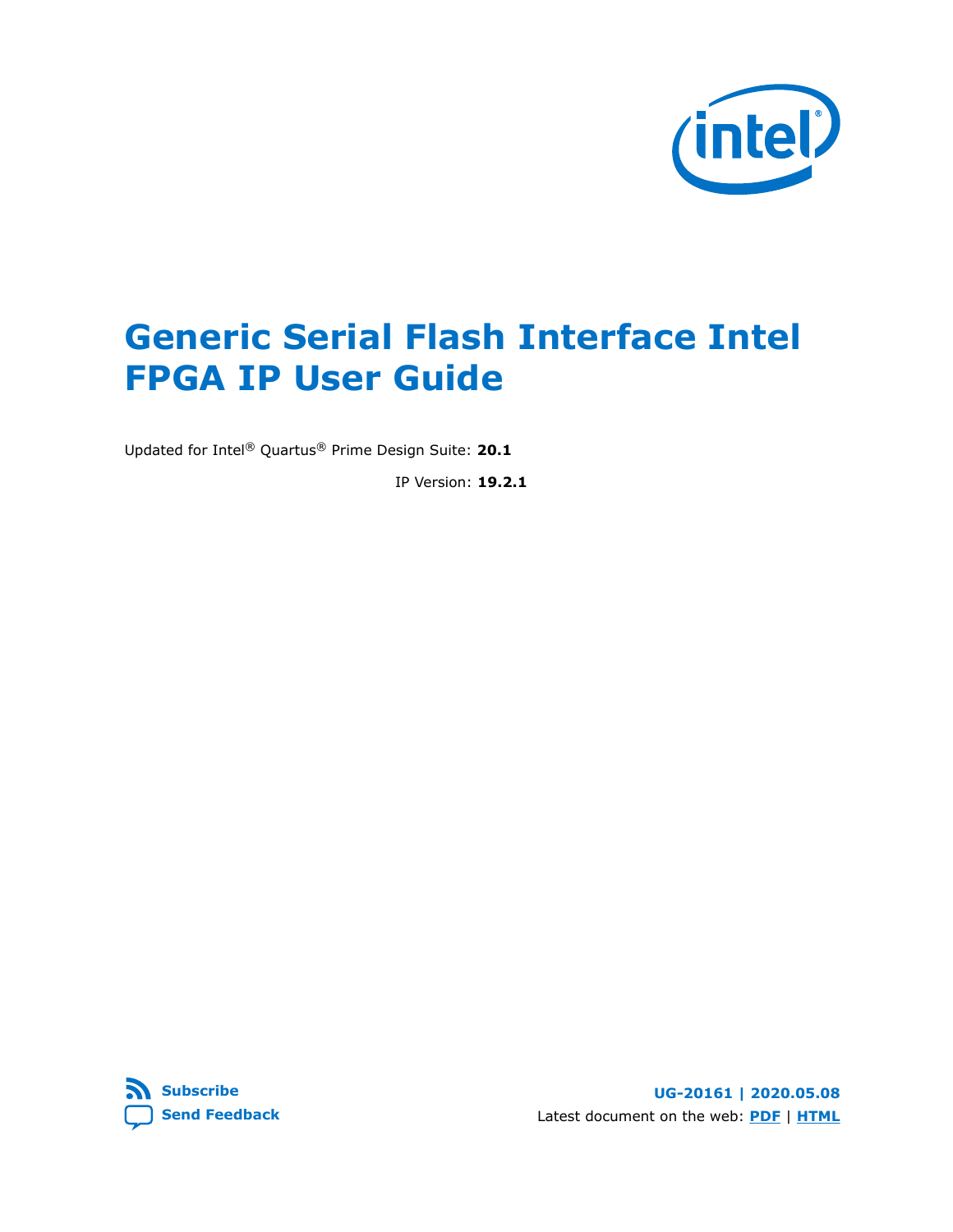

# **Contents**

| 1.7. Generic Serial Flash Interface Intel FPGA IP Core Reference Design 14           |  |
|--------------------------------------------------------------------------------------|--|
|                                                                                      |  |
|                                                                                      |  |
|                                                                                      |  |
|                                                                                      |  |
|                                                                                      |  |
| 1.7.6. Building Application Software System using Nios II Software Build Tools 20    |  |
| 1.8. Flash Access Using the Generic Serial Flash Interface Intel FPGA IP Core 22     |  |
|                                                                                      |  |
|                                                                                      |  |
|                                                                                      |  |
|                                                                                      |  |
|                                                                                      |  |
|                                                                                      |  |
| 1.9. Generic Serial Flash Interface Intel FPGA IP User Guide Archives 29             |  |
| 1.10. Document Revision History for the Generic Serial Flash Interface Intel FPGA IP |  |
|                                                                                      |  |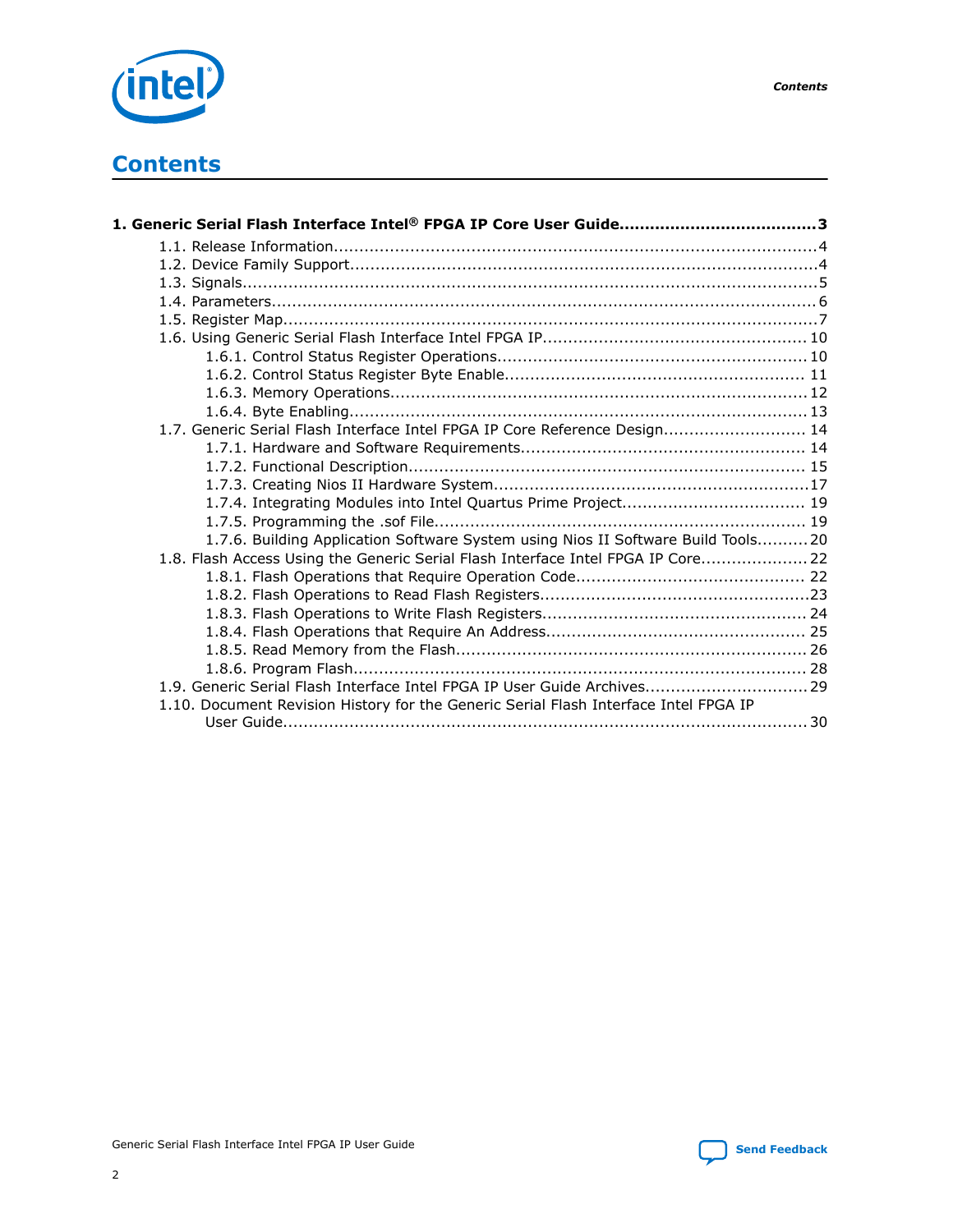

# <span id="page-2-0"></span>**1. Generic Serial Flash Interface Intel® FPGA IP Core User Guide**

The Generic Serial Flash Interface Intel® FPGA IP core provides access to Serial Peripheral Interface (SPI) flash devices. The Generic Serial Flash Interface IP is a more efficient alternative compared to the ASMI Parallel and ASMI Parallel II Intel FPGA IP cores. The Generic Serial Flash Interface Intel FPGA IP core supports Intel configuration devices as well as flash from different vendors. Intel recommends you to use the Generic Serial Flash Interface Intel FPGA IP core for new designs.

You can use the Generic Serial Flash Interface Intel FPGA IP to write the following data to the flash device:

- Configuration memory<sup>(1)</sup>—configuration data for Active Serial (AS) configuration scheme
- General purpose memory— application-specific data

The Generic Serial Flash Interface IP supports the following features:

- Single, dual or quad I/O mode
- Direct flash access via the Avalon<sup>®</sup> memory-mapped slave interface which allows the controller to directly execute codes from the flash
- Up to 3 multiple flash device support (Intel Arria<sup>®</sup> 10 and Intel Cyclone<sup>®</sup> 10 GX devices only)
- Generic control register for accessing flash control status registers
- Programmable clock generator with run-time baud rate change for device clock
- Programmable chip select delay
- Read data capturing logic when running with high frequency
- FPGA active serial memory interface (ASMI) block atom connection to the active serial (AS) pins or export to FPGA I/O pins

### **Related Information**

- [Generic Serial Flash Interface Intel FPGA IP Core Reference Design](#page-13-0) on page 14
- [Generic Serial Flash Interface Intel FPGA IP Core Reference Design Files](https://cloud.altera.com/devstore/platform/2179/)
- [How do I enable Micron's MT25Q device support in replacement to End Of Life](https://www.altera.com/support/support-resources/knowledge-base/component/2018/how-do-i-enable-micron-s-mt25q-support-for-eol-of-epcq---256mb--.html?cq_ck=1522223941654) [\(EOL\) EPCQ\(>=256Mb\) and EPCQ-L devices?](https://www.altera.com/support/support-resources/knowledge-base/component/2018/how-do-i-enable-micron-s-mt25q-support-for-eol-of-epcq---256mb--.html?cq_ck=1522223941654)
- [Configuration Devices](https://www.intel.com/content/www/us/en/products/programmable/configuration-device.html) Provides more information on the third-party flash support.
- [Using the Generic Serial Flash Interface \(ODEVGSFI\) Training Course](https://www.intel.com/content/www/us/en/programmable/support/training/course/odevgsfi.html)

Intel Corporation. All rights reserved. Agilex, Altera, Arria, Cyclone, Enpirion, Intel, the Intel logo, MAX, Nios, Quartus and Stratix words and logos are trademarks of Intel Corporation or its subsidiaries in the U.S. and/or other countries. Intel warrants performance of its FPGA and semiconductor products to current specifications in accordance with Intel's standard warranty, but reserves the right to make changes to any products and services at any time without notice. Intel assumes no responsibility or liability arising out of the application or use of any information, product, or service described herein except as expressly agreed to in writing by Intel. Intel customers are advised to obtain the latest version of device specifications before relying on any published information and before placing orders for products or services. \*Other names and brands may be claimed as the property of others.



 $(1)$  The supported flash devices for configuration memory are, EPCQ, EPCQ-A, EPCQ-L, and Micron\* MT25Q (256Mb to 2Gb) devices.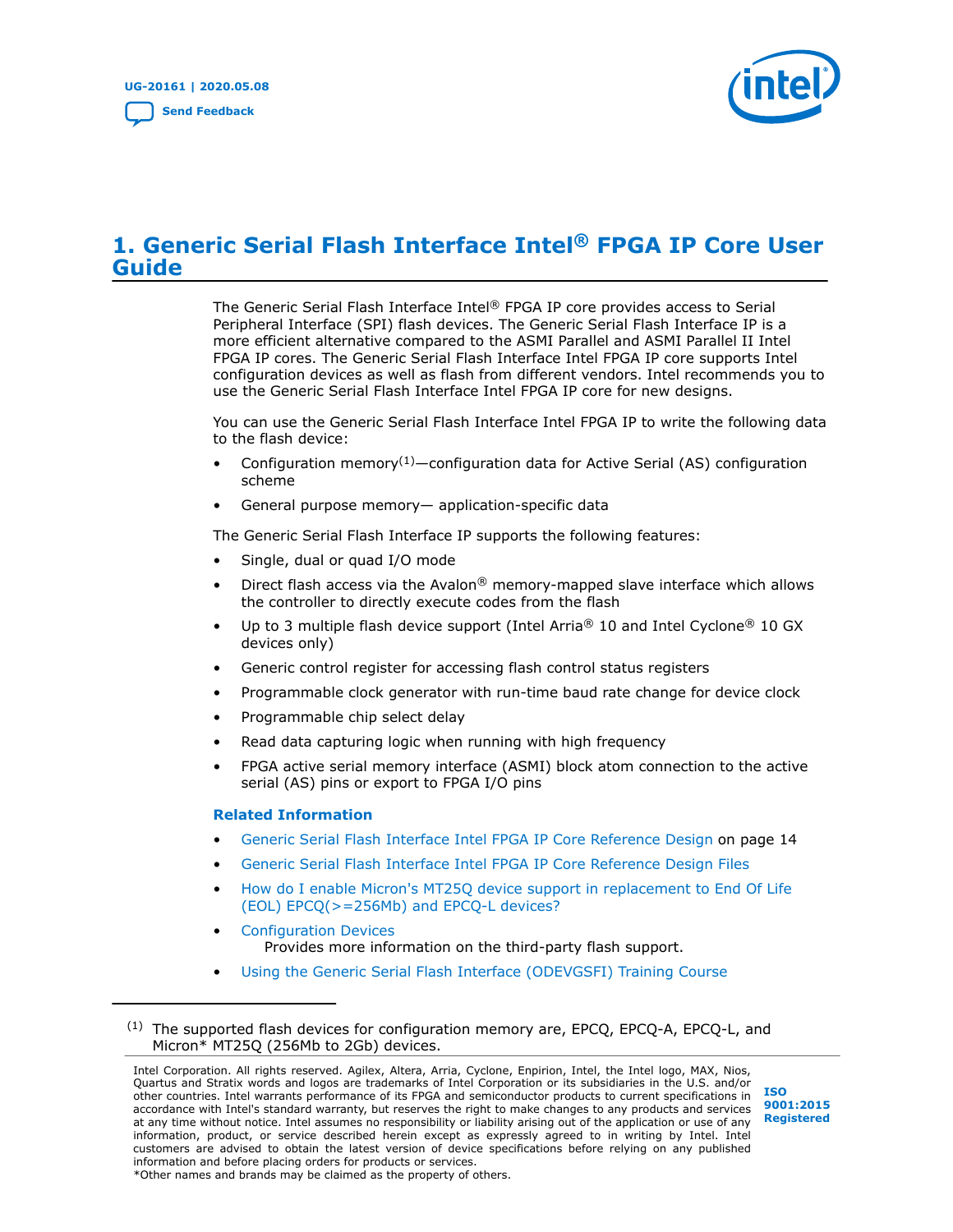<span id="page-3-0"></span>

# **1.1. Release Information**

IP versions are the same as the Intel Quartus<sup>®</sup> Prime Design Suite software versions up to v19.1. From Intel Quartus Prime Design Suite software version 19.2 or later, IP cores have a new IP versioning scheme.

The IP version (X.Y.Z) number may change from one Intel Quartus Prime software version to another. A change in:

- X indicates a major revision of the IP. If you update your Intel Quartus Prime software, you must regenerate the IP.
- Y indicates the IP includes new features. Regenerate your IP to include these new features.
- Z indicates the IP includes minor changes. Regenerate your IP to include these changes.

## **Table 1. Generic Serial Flash Interface Intel FPGA IP Release Information**

| <b>Item</b>                             | <b>Description</b> |
|-----------------------------------------|--------------------|
| IP Version                              | 19.2.1             |
| Intel Quartus Prime Pro Edition Version | 20.1               |
| Release Date                            | 2020.04.13         |

# **1.2. Device Family Support**

The Generic Serial Flash Interface IP is supported in the following devices:

- Intel Agilex<sup>™</sup>
- Intel Stratix<sup>®</sup> 10
- Intel Arria 10
- Intel Cyclone 10 GX
- Intel Cyclone 10 LP
- Intel MAX<sup>®</sup> 10 (For general purpose memory only)
- Stratix V
- Arria V
- Cyclone V
- Stratix IV
- Cyclone IV
- Arria II
- *Note:* For Intel Agilex, Intel Stratix 10, and Intel MAX 10 devices, export the flash pin by enabling **Enable SPI pins interface** parameter of this IP core. For Intel Agilex and Intel Stratix 10 devices, access only the flash that is connected to the GPIO. The IP cannot be used to access flash that is connected to SDM for configuration purpose.

### **Related Information**

#### [Configuration Devices](https://www.intel.com/content/www/us/en/products/programmable/configuration-device.html)

Provides more information about the third-party flash support.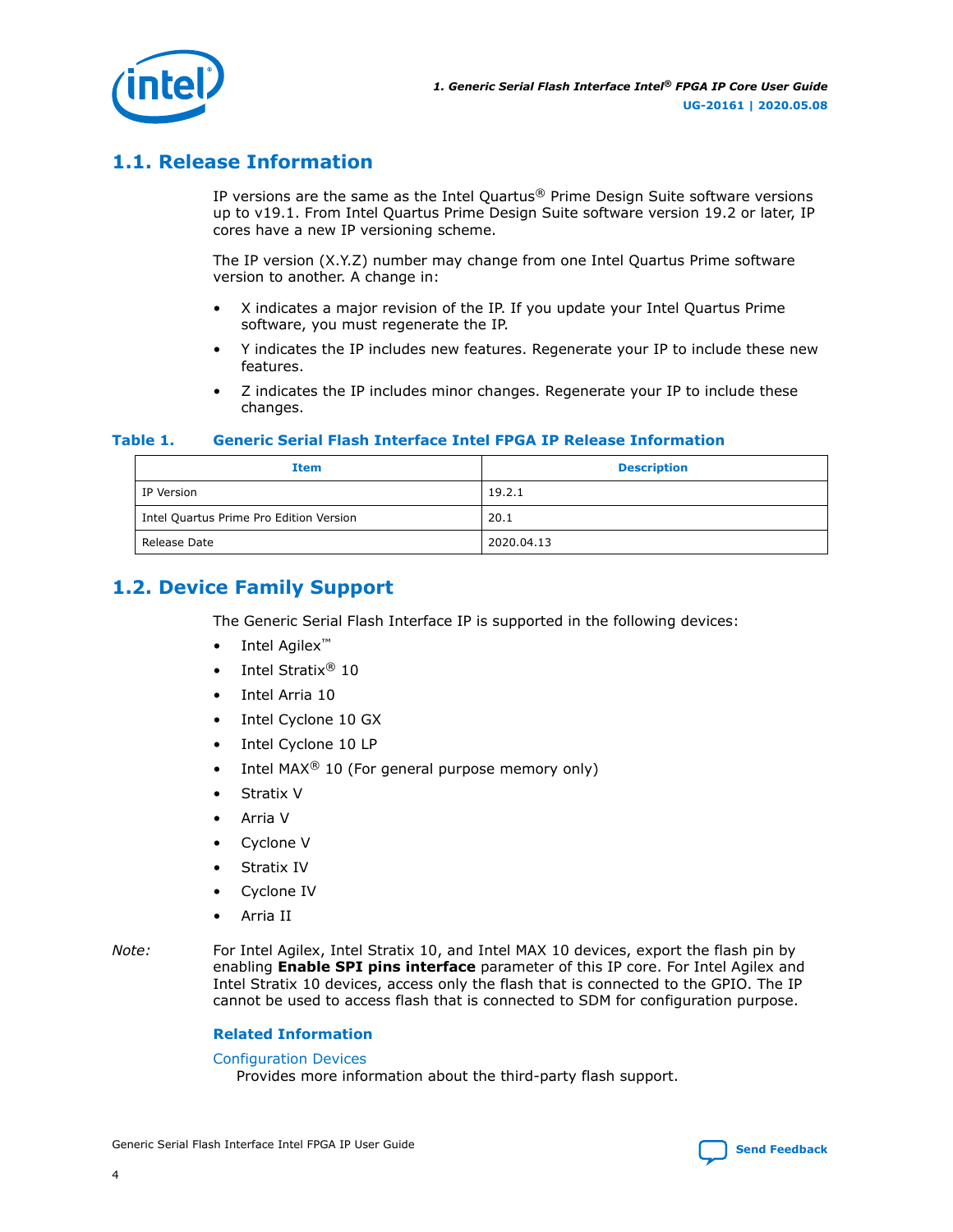

# <span id="page-4-0"></span>**1.3. Signals**

# **Figure 1. Signal Block Diagram**

The inclusion and width of some signals depend on the features selected.

| avl_csr_addr       |                                                        | avl_csr_rddata       |
|--------------------|--------------------------------------------------------|----------------------|
| avl_csr_read       |                                                        | avl_csr_waitrequest  |
| avl_csr_write      |                                                        | avl_csr_rddata_valid |
| avl_csr_wrdata     |                                                        |                      |
| avl_csr_byteenable |                                                        |                      |
| avl_mem_write      |                                                        | avl_mem_waitrequest  |
| avl_mem_burstcount | <b>Generic Serial Flash</b><br>Interface Intel FPGA IP | avl_mem_readdata     |
| avl_mem_read       |                                                        | avl_mem_rddata_valid |
| avl_mem_addr       |                                                        |                      |
| avl_mem_wrdata     |                                                        | flash_data           |
| avl_mem_byteenble  |                                                        | flash_dclk           |
| clk                |                                                        | flash_ncs            |
| reset              |                                                        |                      |
|                    |                                                        |                      |

# **Table 2. Ports Description**

| <b>Signal</b>                                                    | <b>Width</b> | <b>Direction</b> | <b>Description</b>                                                                                                     |  |  |  |  |  |
|------------------------------------------------------------------|--------------|------------------|------------------------------------------------------------------------------------------------------------------------|--|--|--|--|--|
| Avalon Memory-Mapped Slave Interface for CSR (av1_csr)           |              |                  |                                                                                                                        |  |  |  |  |  |
| avl csr addr                                                     | 6            | Input            | Avalon memory-mapped address bus. The address bus is in word<br>addressing.                                            |  |  |  |  |  |
| avl csr read                                                     | 1            | Input            | Avalon memory-mapped read control to the CSR.                                                                          |  |  |  |  |  |
| avl csr rddata                                                   | 32           | Output           | Avalon memory-mapped read data bus from the CSR.                                                                       |  |  |  |  |  |
| avl_csr_write                                                    | 1            | Input            | Avalon memory-mapped write control to the CSR.                                                                         |  |  |  |  |  |
| avl csr wrdata                                                   | 32           | Input            | Avalon memory-mapped write data bus to CSR.                                                                            |  |  |  |  |  |
| avl_csr_waitrequest                                              | 1            | Output           | Avalon memory-mapped waitrequest control from the CSR.                                                                 |  |  |  |  |  |
| avl csr rddata valid                                             | 1            | Output           | Avalon memory-mapped read data valid that indicates the CSR read<br>data is available.                                 |  |  |  |  |  |
| avl csr byteenable                                               | 4            | Input            | Avalon memory-mapped byteenable control to the CSR. Available<br>when you enable the Use byteenable for CSR parameter. |  |  |  |  |  |
| Avalon Memory-Mapped Slave Interface for Memory Access (av1_mem) |              |                  |                                                                                                                        |  |  |  |  |  |
| avl mem write                                                    | 1            | Input            | Avalon memory-mapped write control to the memory                                                                       |  |  |  |  |  |
|                                                                  |              |                  | continued                                                                                                              |  |  |  |  |  |

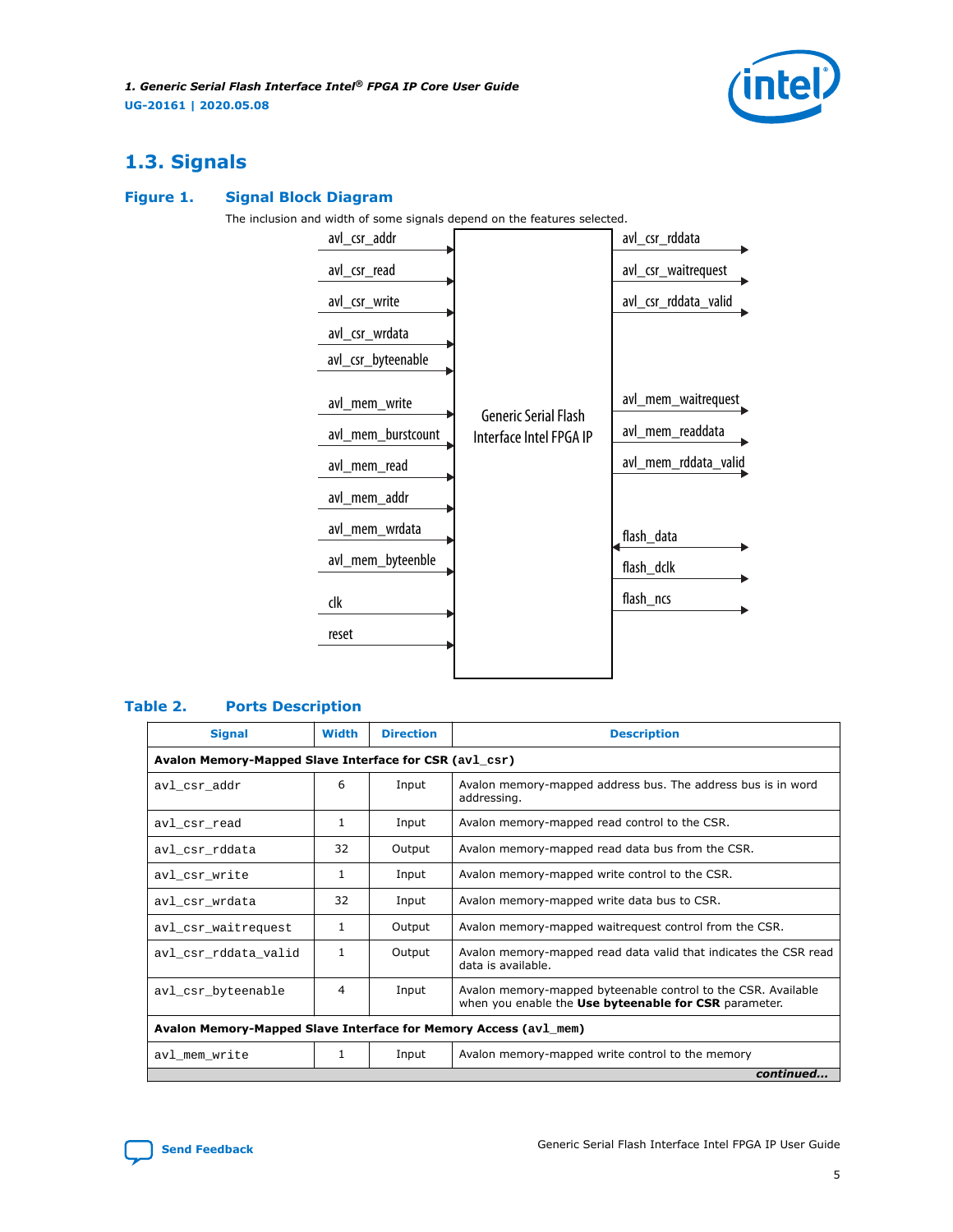<span id="page-5-0"></span>

| <b>Signal</b>                    | <b>Width</b>   | <b>Direction</b> | <b>Description</b>                                                                                                                                                                                                                                                                                                                                                                                           |  |  |
|----------------------------------|----------------|------------------|--------------------------------------------------------------------------------------------------------------------------------------------------------------------------------------------------------------------------------------------------------------------------------------------------------------------------------------------------------------------------------------------------------------|--|--|
| avl_mem_burstcount               | 7              | Input            | Avalon memory-mapped burst count for the memory. The value<br>range from 1 to 64 (Max page size).                                                                                                                                                                                                                                                                                                            |  |  |
| avl_mem_waitrequest              | $\mathbf{1}$   | Output           | Avalon memory-mapped waitrequest control from the memory.                                                                                                                                                                                                                                                                                                                                                    |  |  |
| avl_mem_read                     | $\mathbf{1}$   | Input            | Avalon memory-mapped read control to the memory                                                                                                                                                                                                                                                                                                                                                              |  |  |
| avl_mem_addr                     | N              | Input            | Avalon memory-mapped address bus. The address bus is in word<br>addressing. The width of the address depends on the flash memory<br>density.<br>If you are using Intel Arria 10, and Intel Cyclone 10 GX or any<br>supported devices with general purpose I/O with multiples flashes,<br>write the CSR to select the chip select. The IP targets the selected<br>flash when being accessed via this address. |  |  |
| avl_mem_wrdata                   | 32             | Input            | Avalon memory-mapped write data bus to the memory                                                                                                                                                                                                                                                                                                                                                            |  |  |
| avl_mem_readddata                | 32             | Output           | Avalon memory-mapped read data bus from the memory.                                                                                                                                                                                                                                                                                                                                                          |  |  |
| avl_mem_rddata_valid             | $\mathbf{1}$   | Output           | Avalon memory-mapped read data valid that indicates the memory<br>read data is available.                                                                                                                                                                                                                                                                                                                    |  |  |
| avl mem byteenble                | 4              | Input            | Avalon memory-mapped write data enable bus to memory. During<br>bursting mode, byteenable bus will be logic high, 4'b1111.                                                                                                                                                                                                                                                                                   |  |  |
| <b>Clock and Reset</b>           |                |                  |                                                                                                                                                                                                                                                                                                                                                                                                              |  |  |
| clk                              | $\mathbf{1}$   | Input            | Input clock to clock the IP.                                                                                                                                                                                                                                                                                                                                                                                 |  |  |
| reset                            | $\mathbf{1}$   | Input            | Asynchronous reset to reset the IP.                                                                                                                                                                                                                                                                                                                                                                          |  |  |
| <b>Interrupt</b>                 |                |                  |                                                                                                                                                                                                                                                                                                                                                                                                              |  |  |
| Irq                              | $\mathbf{1}$   | Output           | Interrupt signal that indicate if there is an illegal write or illegal<br>erase.                                                                                                                                                                                                                                                                                                                             |  |  |
| Conduit Interface <sup>(2)</sup> |                |                  |                                                                                                                                                                                                                                                                                                                                                                                                              |  |  |
| flash_data                       | $\overline{4}$ | Bidirectional    | Input or output port to feed data from the flash device.                                                                                                                                                                                                                                                                                                                                                     |  |  |
| flash dclk                       | $\mathbf{1}$   | Output           | Provides clock signal to the flash device.                                                                                                                                                                                                                                                                                                                                                                   |  |  |
| flash ncs                        | 1/3            | Output           | Provides the ncs signal to the flash device.                                                                                                                                                                                                                                                                                                                                                                 |  |  |

# **1.4. Parameters**

# **Table 3. Parameter Settings**

| <b>Parameter</b>                                           | <b>Legal Values</b>                                     | <b>Descriptions</b>                                                                                                                                  |  |
|------------------------------------------------------------|---------------------------------------------------------|------------------------------------------------------------------------------------------------------------------------------------------------------|--|
| <b>Device Density</b>                                      | 1, 2, 4, 8, 16, 32,<br>64, 128, 256,<br>512, 1024, 2048 | Density of the flash device used in Mb.                                                                                                              |  |
| <b>Disable dedicated Active</b><br><b>Serial interface</b> |                                                         | Routes the signals to the top level of your design. Enable this when<br>you want to include the Serial Flash Loader Intel FPGA IP in your<br>design. |  |
| <b>Enable SPI pins interface</b>                           |                                                         | Translates the signals to the SPI pin interface.                                                                                                     |  |
| <b>Number of Chip Select used</b>                          | 2                                                       | Selects the number of chip select connected to the flash.                                                                                            |  |
|                                                            |                                                         | continued                                                                                                                                            |  |

<sup>(2)</sup> Available when you enable the **Enable SPI pins interface** parameter.

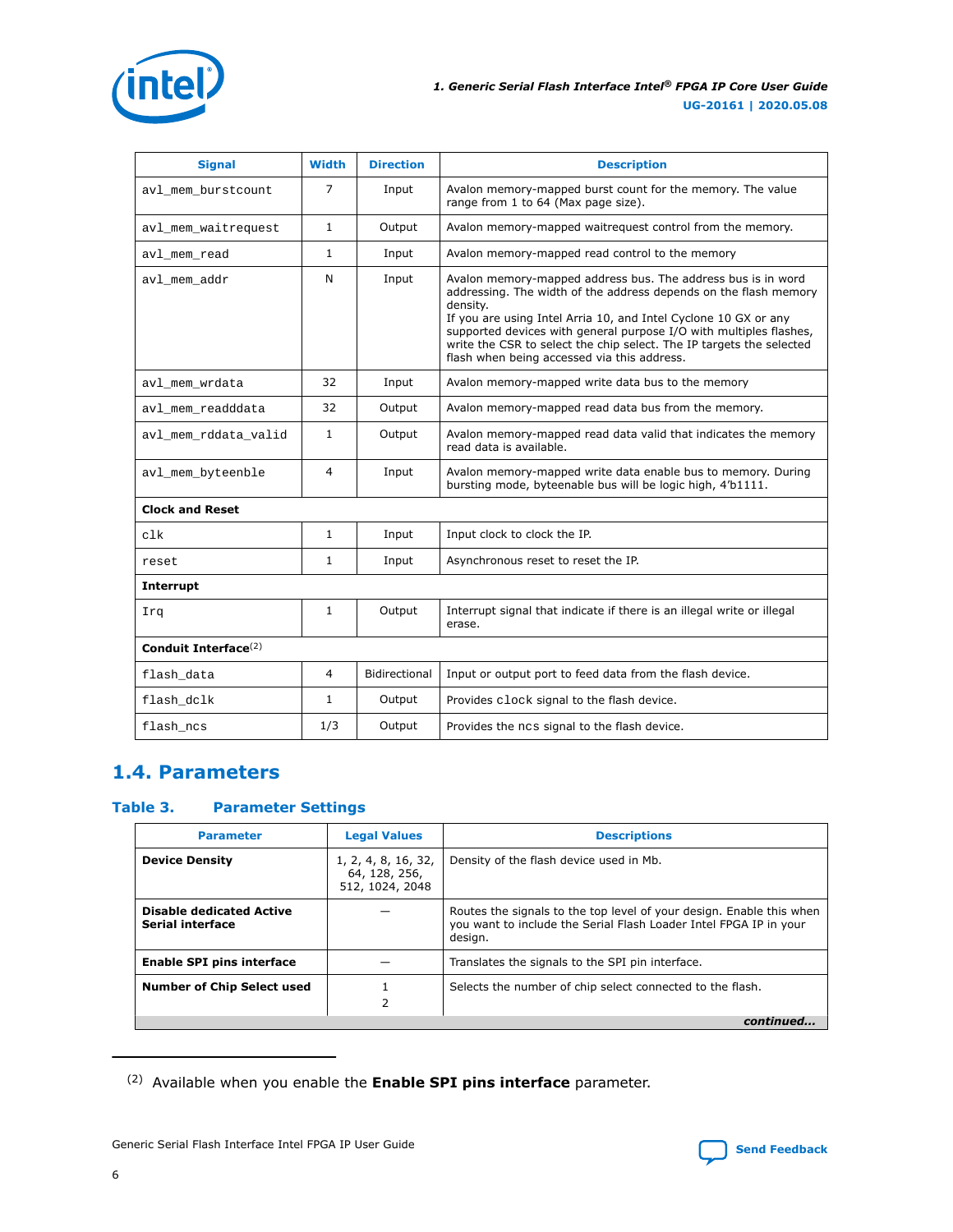

<span id="page-6-0"></span>

| <b>Parameter</b>                        | <b>Legal Values</b> | <b>Descriptions</b>                                    |  |  |  |
|-----------------------------------------|---------------------|--------------------------------------------------------|--|--|--|
|                                         |                     |                                                        |  |  |  |
| <b>Enable flash simulation</b><br>model |                     | Uses the flash inside the device for simulation model. |  |  |  |
| Use byteenable for CSR                  |                     | Turns on byteenable for CSR writedata interface.       |  |  |  |

# **1.5. Register Map**

## **Table 4. Register Map**

- Each address offset in the following table represents 1 word of memory address space.
- IP\_CLK is the clock that drives the IP
- SCLK is the clock that drives the flash device

| <b>Offset</b><br>(Hex) | <b>Register Name</b>  | R/W      | <b>Field Name</b> | <b>Bit</b> | <b>Defaul</b><br>t<br><b>Value</b><br>(Hex) | <b>Description</b>                                                                                                                                                                                                                                                                                                                                                                                                                                                                                                        |  |
|------------------------|-----------------------|----------|-------------------|------------|---------------------------------------------|---------------------------------------------------------------------------------------------------------------------------------------------------------------------------------------------------------------------------------------------------------------------------------------------------------------------------------------------------------------------------------------------------------------------------------------------------------------------------------------------------------------------------|--|
| $\Omega$               | Control               |          | Reserved          | 31:8       |                                             | Reserved                                                                                                                                                                                                                                                                                                                                                                                                                                                                                                                  |  |
|                        | Register              | R/W      | Addressing mode   | 8          | 0x0                                         | Addressing mode for read and write<br>operation:<br>0x0: 3-bytes addressing<br>$\bullet$<br>0x1: 4-bytes addressing<br>For 4-byte addressing mode, you must<br>enable 4-byte address by sending<br>command to the flash.<br>This bit affects direct access to memory<br>via the Avalon memory-mapped interface<br>for both write and read operation.                                                                                                                                                                      |  |
|                        |                       | R/W      | Chip select       | 7:4        | 0x0                                         | Selects the flash device<br>0x0: To select first device<br>$\bullet$<br>0x1: To select second device<br>$\bullet$<br>0x2: To select third device<br>٠                                                                                                                                                                                                                                                                                                                                                                     |  |
|                        |                       | Reserved |                   | 3:1        |                                             | Reserved                                                                                                                                                                                                                                                                                                                                                                                                                                                                                                                  |  |
|                        |                       | R/W      | Enable            | $\Omega$   | 0x1                                         | Set this bit to 0 to disable the output of<br>the IP and put all output signal to high<br>impedance state. This can be used to<br>share bus with other devices.                                                                                                                                                                                                                                                                                                                                                           |  |
| $\mathbf{1}$           | SPI Clock             |          | Reserved          | 31:5       |                                             | Reserved                                                                                                                                                                                                                                                                                                                                                                                                                                                                                                                  |  |
|                        | Baud-rate<br>Register | R/W      | Baud rate divisor | 4:0        | 0x10                                        | The IP has an internal clock divider to<br>generate the clock that connects to the<br>flash device. The possible divisor value is<br>from 2 to 32 with the increment of 2.<br>So, the maximum clock that the flash run<br>is half of the clock of the IP. Ex if the IP is<br>run with 100Mhz clock, then the clock of<br>the flash is at 50Mhz.<br>By default, the clock is set to the lowest<br>clock (/32) to ensure that the IP works in<br>most cases.<br>Divisor values:<br>0x1:72<br>٠<br>$0x2$ : /4<br>٠<br>0x3:76 |  |

*continued...* 

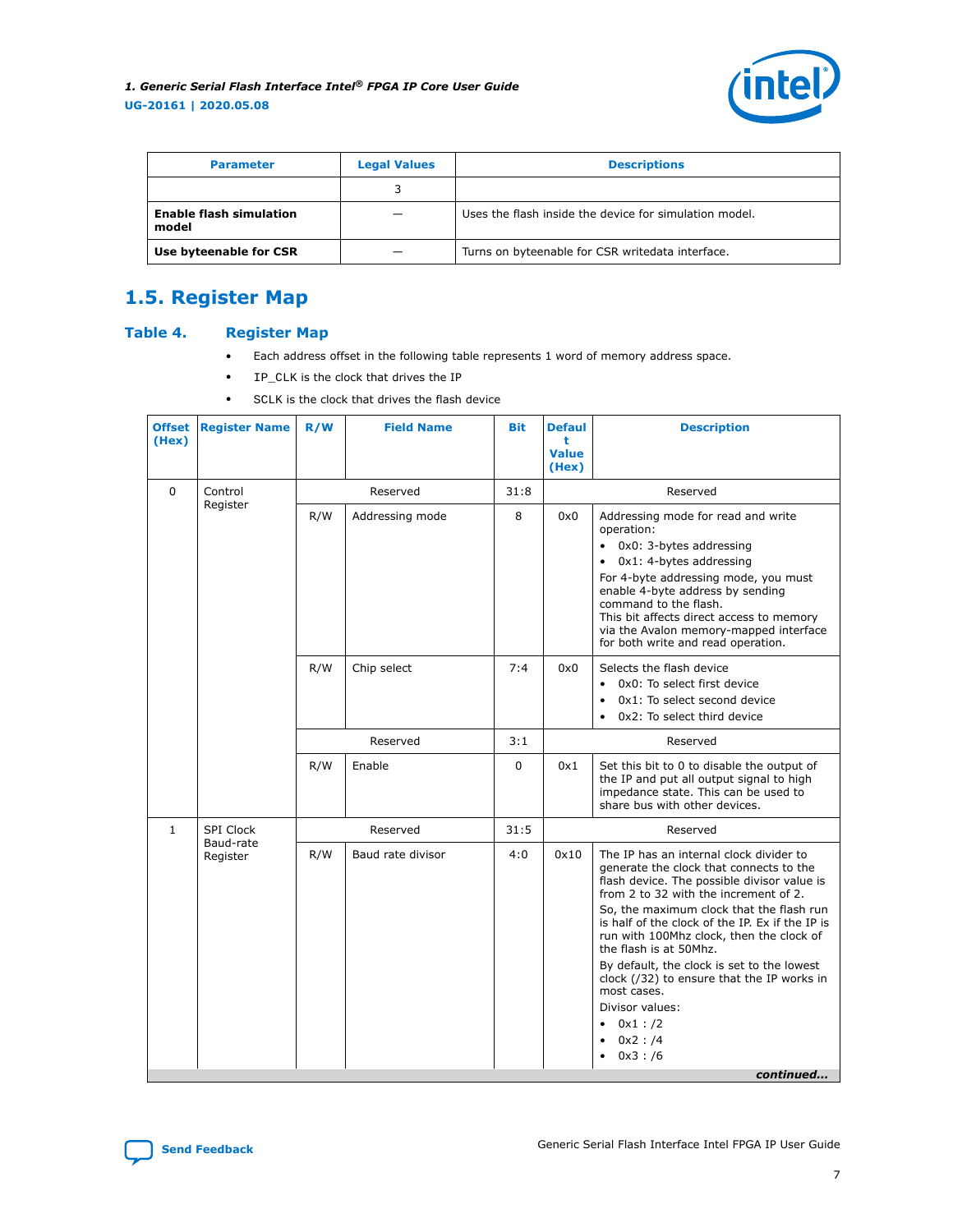

| <b>Offset</b><br>(Hex) | <b>Register Name</b>             | R/W | <b>Field Name</b>              | <b>Bit</b> | <b>Defaul</b><br>t<br><b>Value</b><br>(Hex) | <b>Description</b>                                                                                                                                                                                                                                                                                                                                 |  |
|------------------------|----------------------------------|-----|--------------------------------|------------|---------------------------------------------|----------------------------------------------------------------------------------------------------------------------------------------------------------------------------------------------------------------------------------------------------------------------------------------------------------------------------------------------------|--|
|                        |                                  |     |                                |            |                                             | $\bullet$<br>$\cdots$<br>0xF : /30<br>$\bullet$<br>$0x10$ : /32<br>٠                                                                                                                                                                                                                                                                               |  |
| 2                      | CS Delay<br>Setting              |     | Reserved                       | 31:8       |                                             | Reserved                                                                                                                                                                                                                                                                                                                                           |  |
|                        | Register                         | R/W | CS de-assert                   | 7:4        | 0x0                                         | Sets the chip select de-assertion delay.<br>0: Chip select is de-asserted at the<br>$\bullet$<br>last falling edge of SCLK<br>n: Chip select is de-asserted n number<br>of clocks after the last falling edge of<br><b>SCLK</b>                                                                                                                    |  |
|                        |                                  | R/W | CS assert                      | 3:0        | 0x0                                         | Sets the chip select assertion delay.<br>• 0: Chip select is asserted half flash<br>clock period before the first rising edge<br>of SCLK<br>n: Chip select is asserted half flash<br>clock period plus n number of IP_CLK.<br>(3)                                                                                                                  |  |
| 3                      | Read Capturing                   |     | Reserved                       | 31:4       |                                             | Reserved                                                                                                                                                                                                                                                                                                                                           |  |
|                        | Register                         | R/W | Read delay                     | 3:0        | 0x0                                         | The clock to output timing of the flash<br>plus the board trace, I/O pin timing can<br>contribute to high value of delay to the<br>data arriving at the IP logic. The delay<br>capture provides a way for the IP to delay<br>its reading logic to compensate for those<br>delays.<br>Delay the read data logic by a value of the<br>IP_CLK cycles. |  |
| $\overline{4}$         | Operating                        |     | Reserved                       | 31:18      |                                             | Reserved                                                                                                                                                                                                                                                                                                                                           |  |
|                        | Protocols<br>Setting<br>Register | R/W | Read data out transfer<br>mode | 17:16      | 0x0                                         | Transfer mode for read data output.                                                                                                                                                                                                                                                                                                                |  |
|                        |                                  |     | Reserved                       | 15:14      |                                             | Reserved                                                                                                                                                                                                                                                                                                                                           |  |
|                        |                                  | R/W | Read address transfer<br>mode  | 13:12      | 0x0                                         | Transfer mode for read address input<br>Description as bit 1:0.                                                                                                                                                                                                                                                                                    |  |
|                        |                                  |     | Reserved                       | 11:10      |                                             | Reserved                                                                                                                                                                                                                                                                                                                                           |  |
|                        |                                  | R/W | Write Data in transfer<br>mode | 9:8        | 0x0                                         | Transfer mode for write data input<br>Description as bit 1:0.                                                                                                                                                                                                                                                                                      |  |
|                        |                                  |     | Reserved                       | 7:6        |                                             | Reserved                                                                                                                                                                                                                                                                                                                                           |  |
|                        |                                  | R/W | Write address transfer<br>mode | 5:4        | 0x0                                         | Transfer mode for write address input<br>Description as bit 1:0.                                                                                                                                                                                                                                                                                   |  |
|                        |                                  |     | Reserved                       | 3:2        |                                             | Reserved                                                                                                                                                                                                                                                                                                                                           |  |
|                        |                                  | R/W | Instruction transfer<br>mode   | 1:0        | 0x0                                         | Transfer mode for opcode:                                                                                                                                                                                                                                                                                                                          |  |
|                        |                                  |     |                                |            |                                             | continued                                                                                                                                                                                                                                                                                                                                          |  |

<sup>(3)</sup> Intel recommends that you set the chip select assertion delay to 5 if you are running the IP clock at 100 MHz.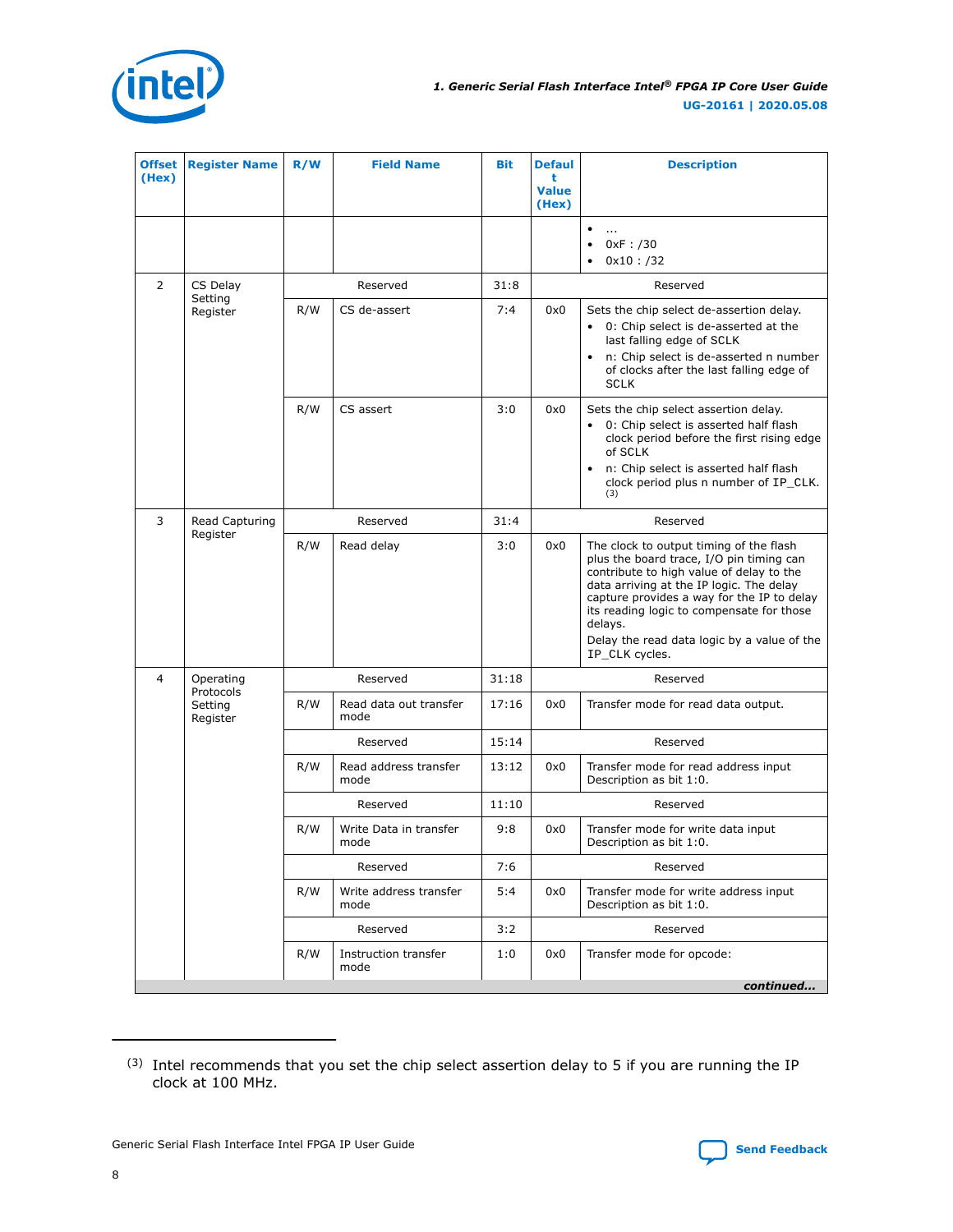

| <b>Offset</b><br>(Hex) | <b>Register Name</b>                          | R/W      | <b>Field Name</b>          | Bit   | <b>Defaul</b><br>t<br><b>Value</b><br>(Hex) | <b>Description</b>                                                                                                                                                                                                                                                                                                                                                                            |  |
|------------------------|-----------------------------------------------|----------|----------------------------|-------|---------------------------------------------|-----------------------------------------------------------------------------------------------------------------------------------------------------------------------------------------------------------------------------------------------------------------------------------------------------------------------------------------------------------------------------------------------|--|
|                        |                                               |          |                            |       |                                             | • 0x0: Standard SPI mode - command<br>input is sent on DQ0<br>0x1: Dual IO mode - command input<br>is sent on $DQ[1:0]$<br>• 0x2: Quad IO mode - command input<br>is sent on $DQ[3:0]$<br>This setting affects the flash command<br>register. For example, if this field is set to<br>0x1, flash common operations (e.g. read<br>id, read status, write status register) uses<br>0x1 as well. |  |
| 5                      | Read                                          |          | Reserved                   | 31:14 |                                             | Reserved                                                                                                                                                                                                                                                                                                                                                                                      |  |
|                        | Instruction<br>Register                       | R/W      | Dummy cycles               | 12:8  | 0xA                                         | Number of default dummy cycles used for<br>read operation. Refer to the respective<br>flash device datasheet.                                                                                                                                                                                                                                                                                 |  |
|                        |                                               | R/W      | Read opcode                | 7:0   | 0x03                                        | The opcode for read operation. Refer to<br>the respective flash device datasheet to<br>select the correct opcode according to the<br>transfer mode setting.                                                                                                                                                                                                                                   |  |
| 6                      | Write<br>Instruction                          | Reserved |                            | 31:16 |                                             | Reserved                                                                                                                                                                                                                                                                                                                                                                                      |  |
|                        | Register                                      | R/W      | Polling opcode             | 15:8  | 0x05                                        | The opcode to check if the write operation<br>has been completed. After write operation<br>is completed, the IP releases the wait<br>request of the Avalon memory-mapped<br>interface.<br>In applicable devices, you can set as the<br>status register or flag status register.                                                                                                               |  |
|                        |                                               | R/W      | Write opcode               | 7:0   | 0x02                                        | The opcode for write operation. Refer to<br>the respective flash device datasheet to<br>select the correct opcode according to the<br>transfer mode setting.                                                                                                                                                                                                                                  |  |
| 7                      | Flash                                         |          | Reserved                   | 31:21 |                                             | Reserved                                                                                                                                                                                                                                                                                                                                                                                      |  |
|                        | Command<br>Setting<br>Register <sup>(4)</sup> | R/W      | Number of dummy<br>cycles  | 20:16 | 0x0                                         | The number of dummy cycles. Set to 0<br>when the operation does not require any<br>dummy cycles. Refer to the respective<br>flash device datasheet for dummy clock<br>requirements.                                                                                                                                                                                                           |  |
|                        |                                               | R/W      | Number of data bytes       | 15:12 | 0x08                                        | The number of write or read data. This<br>works together with bit 11. If the value is<br>Set to 0 if the operation has no write or<br>read data, for example, write enable.                                                                                                                                                                                                                   |  |
|                        |                                               | R/W      | Data type                  | 11    | 0x01                                        | Indicates the type of data (bit $[15:12]$ ).<br>• 0: Number of byte declared in [15:12]<br>is write data to flash device<br>1: Number of byte declared in [15:12]<br>is read data from flash device                                                                                                                                                                                           |  |
|                        |                                               | R/W      | Number of address<br>bytes | 10:8  | 0x0                                         | Number of address bytes to send to the<br>flash device. Either 3 or 4 bytes<br>If this is set to zero then the operation<br>does not carry any address byte.<br>continued                                                                                                                                                                                                                     |  |

(4) Default setting is for read status command.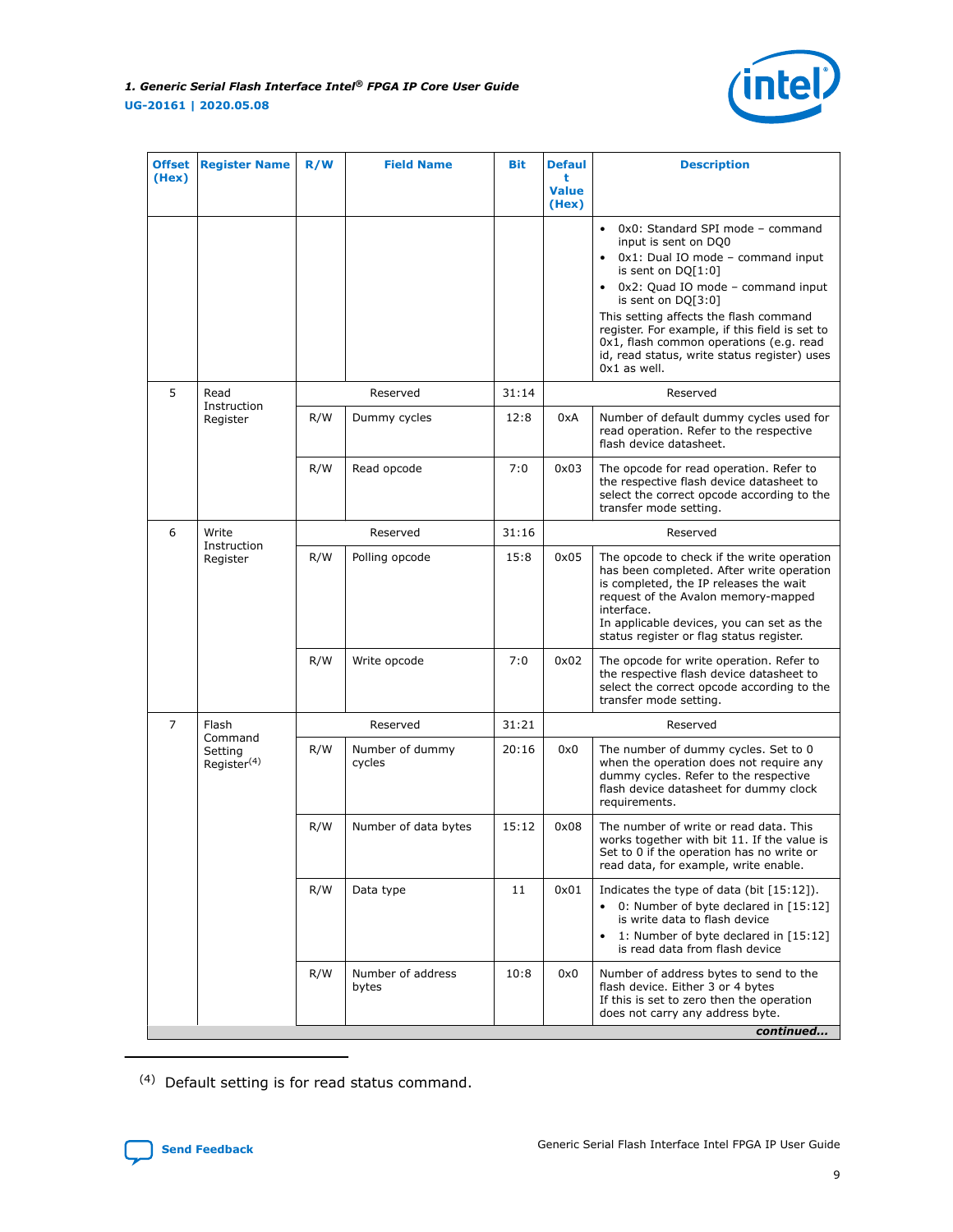<span id="page-9-0"></span>

| <b>Offset</b><br>(Hex) | <b>Register Name</b>                         | R/W | <b>Field Name</b>           | <b>Bit</b> | <b>Defaul</b><br>۰<br><b>Value</b><br>(Hex) | <b>Description</b>                                     |
|------------------------|----------------------------------------------|-----|-----------------------------|------------|---------------------------------------------|--------------------------------------------------------|
|                        |                                              | R/W | Opcode                      | 7:0        | 0x05                                        | The opcode of the operation.                           |
| 8                      | Flash                                        |     | Reserved                    | 31:1       |                                             | Reserved                                               |
|                        | Command<br>Control<br>Register               | W   | Start                       | $\Omega$   | 0x0                                         | Write 1 to this bit to start the operation.            |
| $\mathsf{q}$           | Flash<br>Command<br>Address<br>Register      | R/W | Stating address             |            | 31:0                                        | Address of flash command.                              |
| $\overline{A}$         | Flash<br>Command<br>Write Data 0<br>Register | R/W | Lower 4 bytes write<br>data | 31:0       | 0x0                                         | The first 4-byte of write data to flash<br>device.     |
| <sub>B</sub>           | Flash<br>Command<br>Write Data 1<br>Register | R/W | Upper 4 bytes write<br>data | 31:0       | 0x0                                         | The last 4-byte of write data to the flash<br>device.  |
| $\mathsf{C}$           | Flash<br>Command<br>Read Data 0<br>Register  | R   | Lower 4 bytes read data     | 31:0       | 0x0                                         | The first 4-byte of read data from flash<br>device.    |
| D                      | Flash<br>Command<br>Read Data 1<br>Register  | R   | Upper 4 bytes read data     | 31:0       | 0x0                                         | The last 4-byte of read data from the<br>flash device. |

# **1.6. Using Generic Serial Flash Interface Intel FPGA IP**

The Generic Serial Flash Interface Intel FPGA IP core interfaces are Avalon memorymapped compliant. For more details, refer to the Avalon specification.

# **1.6.1. Control Status Register Operations**

You can perform a read or write to a specific address offset using the Control Status Register (CSR).

To execute the read or read operation for the control status register, perform the following steps:

- 1. Assert the avl\_csr\_write or avl\_csr\_read signal while the avl\_csr\_waitrequest signal is low (if the waitrequest signal is high, the avl\_csr\_write or avl\_csr\_read signal must to be kept high until the waitrequest signal goes low.)
- 2. At the same time, set address value on avl csr address bus. If it is a write operation, set value data on the avl\_csr\_writedata bus together with the address.
- 3. If it is a read transaction, wait until  $av1~csr~\text{readdatavalid signal}$  is asserted high to retrieve the read data.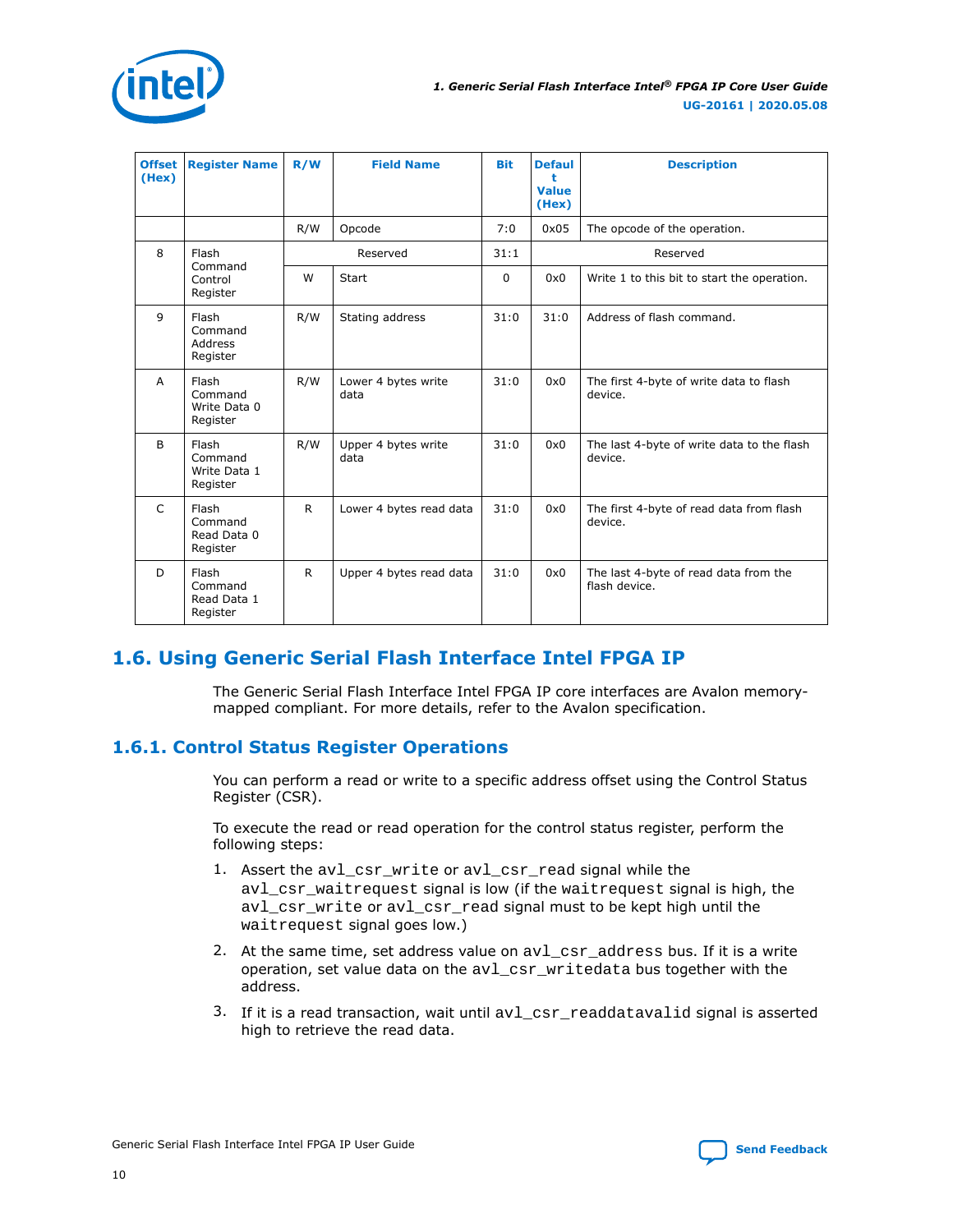

- <span id="page-10-0"></span>• For operations that require write value to flash, you must perform write enable operation first.
- You must read the flag status register every time you issue a write or erase command.
- In case of support multiples flash devices, you must write chip select register to select the correct flash device before performing any operation to the specific flash device.

# **1.6.2. Control Status Register Byte Enable**

The byte enable for the Control Status Register (CSR) interface feature allows you to write to all CSRs, from  $0 \times 0$  to  $0 \times D$ , in the Generic Serial Flash Interface Intel FPGA IP while selecting only certain bytes to write.

The avl csr byteenable port provides support for this feature.

- For normal CSRs (all CSRs except write data registers,  $0 \times A$  and  $0 \times B$ ), the CSRs retain their values if a particular byteenable is not enabled, and only write the new value for enabled bytes.
- The writedata CSRs ( $0xA$  and  $0xB$ ) store the write data to target flash. The IP only writes enabled bytes with the corresponding data and does not retain the old values for disabled bytes.
	- The IP writes the writedata for all valid enabled bytes into the flash at a specified starting address as the first data.
	- Set the correct number of data bytes register in bit $[15:12]$  in the flash command setting register  $(0x7)$ . If you intend to write both write data 0 and write data 1 into the flash, you must write the number of data bytes to 8, regardless of how many CSR byteenable bits are set. The IP writes the enabled byte as the first data into the starting address for write data 0, and then fills the rest of the bytes for write data 0 as FF. The IP does the same for write data 1. If you intend to write one write data 0 or write data 1 into flash, you must set the number of data bytes to the same as avl csr byteeanable bytes. In other words, if you enable 2 bytes in avl\_csr\_byteenable (4'b0110), the number of data bytes to be sent is also 2 bytes. The IP writes only the enabled data directly into the address that you

You have the option to turn on **Use byteenable for CSR** to enable the byte enable for the CSR interface feature in the parameter editor of the Generic Serial Flash Interface Intel FPGA IP.

The following steps are the programming flow using the CSR to write data to flash (Macronix\* flash):

specified in the flash command address register  $(0x9)$ .

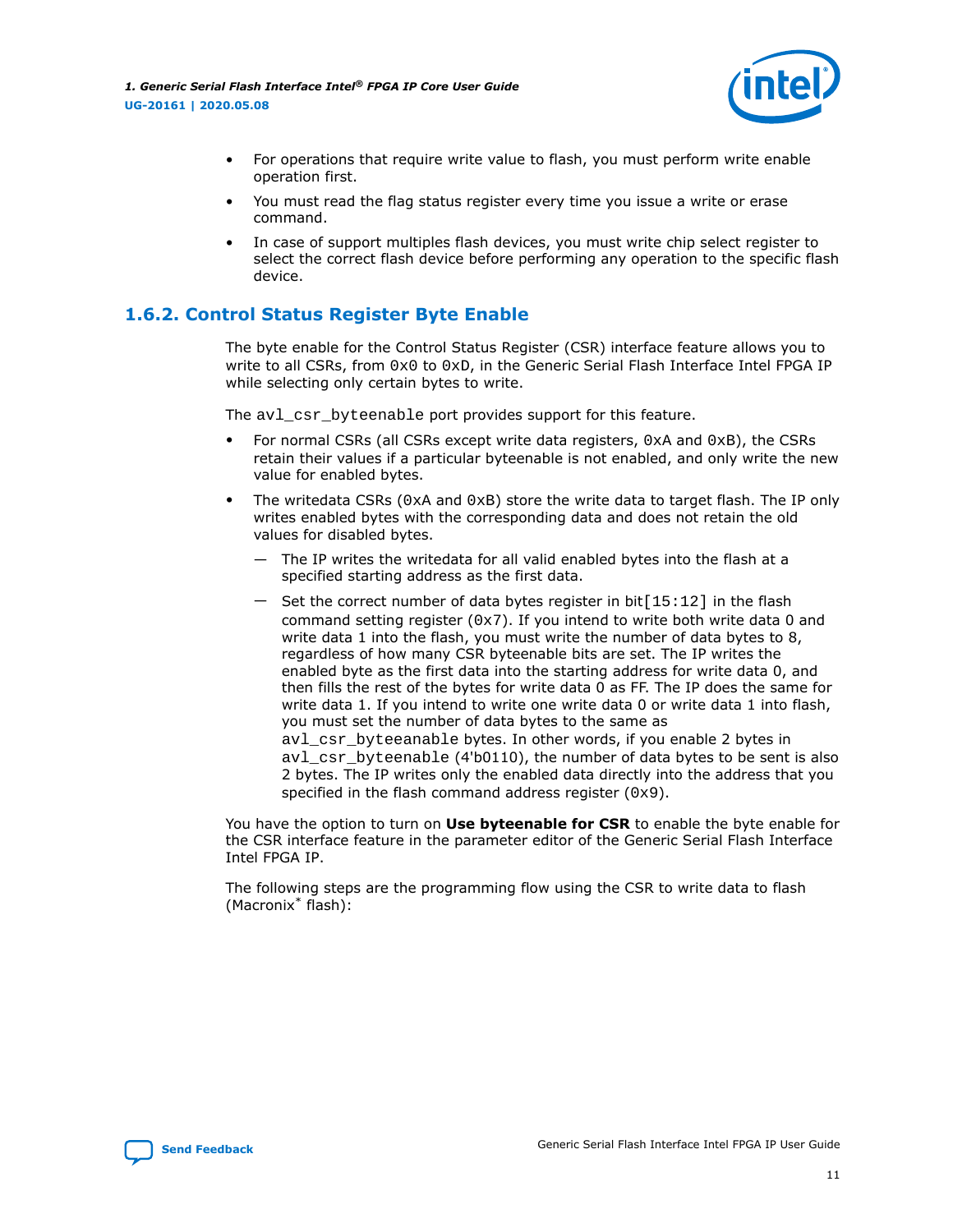<span id="page-11-0"></span>

- 1. Write the address that you intend to write data into. Write the address in the flash command address register (0x9). For example, write 0x2001.
- 2. Write the writedata in the flash command write data 0 register ( $0xA$ ) or flash command write data 1 register (0xB) using avl\_csr\_byteenable to select the desired bytes only. For example, the CSR byteenable of 4'b0110) for write data 0 is 44332211 and write data 1 is 88776655.
- 3. Start the setup of the write operation opcode in the IP by writing to flash command setting register ( $0x7$ ) with 'write enable' opcode ( $h06$ ) and then set the control bit to 1 in flash control register  $(0x8)$ .
- 4. Next, write the write status register opcode (h01) in the same register ( $0x7$ ). Set the data type as 'write' and write the number of data bytes as 8. For example, both write data 0 and write data 1 have 2 bytes enabled. You must write all the bytes (that is, 8 bytes) even if the intended total bytes to be written is 4.

The resulting write operation will write 77663322 (4 bytes) into the flash address  $0x2001.$ 

## **Table 5. Visualization of CSR byteenable for Write Data into Flash Memory**

| <b>CSR Enabled Bytes in Write Data</b>   |                                |                 |        |           |  |  |  |  |
|------------------------------------------|--------------------------------|-----------------|--------|-----------|--|--|--|--|
| CSR byteenable for<br>write data 1 and 0 | $\Omega$                       |                 | 1      | 0         |  |  |  |  |
| Write data 0                             | 44                             | 33(5)           | 22(5)  | 11        |  |  |  |  |
| Write data 1                             | 88                             | 77(5)           | 66(5)  | 55        |  |  |  |  |
|                                          | <b>Write into Flash Memory</b> |                 |        |           |  |  |  |  |
| Flash address                            | 0x2007                         | $0 \times 2006$ | 0x2005 | 0x2004    |  |  |  |  |
| Write data 1                             | FF.                            | 77(5)           | 66(5)  | <b>FF</b> |  |  |  |  |
| Flash address                            | 0x2003                         | 0x2002          | 0x2001 | 0x2000    |  |  |  |  |
| Write data 0                             | FF.                            | 33(5)           | 22(5)  | FF        |  |  |  |  |

# **1.6.3. Memory Operations**

During flash memory access, the IP performs the following steps to allow you to perform any direct read or write operation:

- Write enable for write operation
- Check flag status register to make sure the operation has been completed at the flash
- Release waitrequest signal when operation completed

Memory operations are similar to the Avalon memory-mapped operations. You must set the correct address on the address bus, write data if it is write transaction, drive burst count bus 1 if single transaction or desired burst count value and trigger the write or read signal.

*Note:* For multiple flash device setup, the address bus is extended to include the chip select value.

<sup>(5)</sup> New data written into the flash.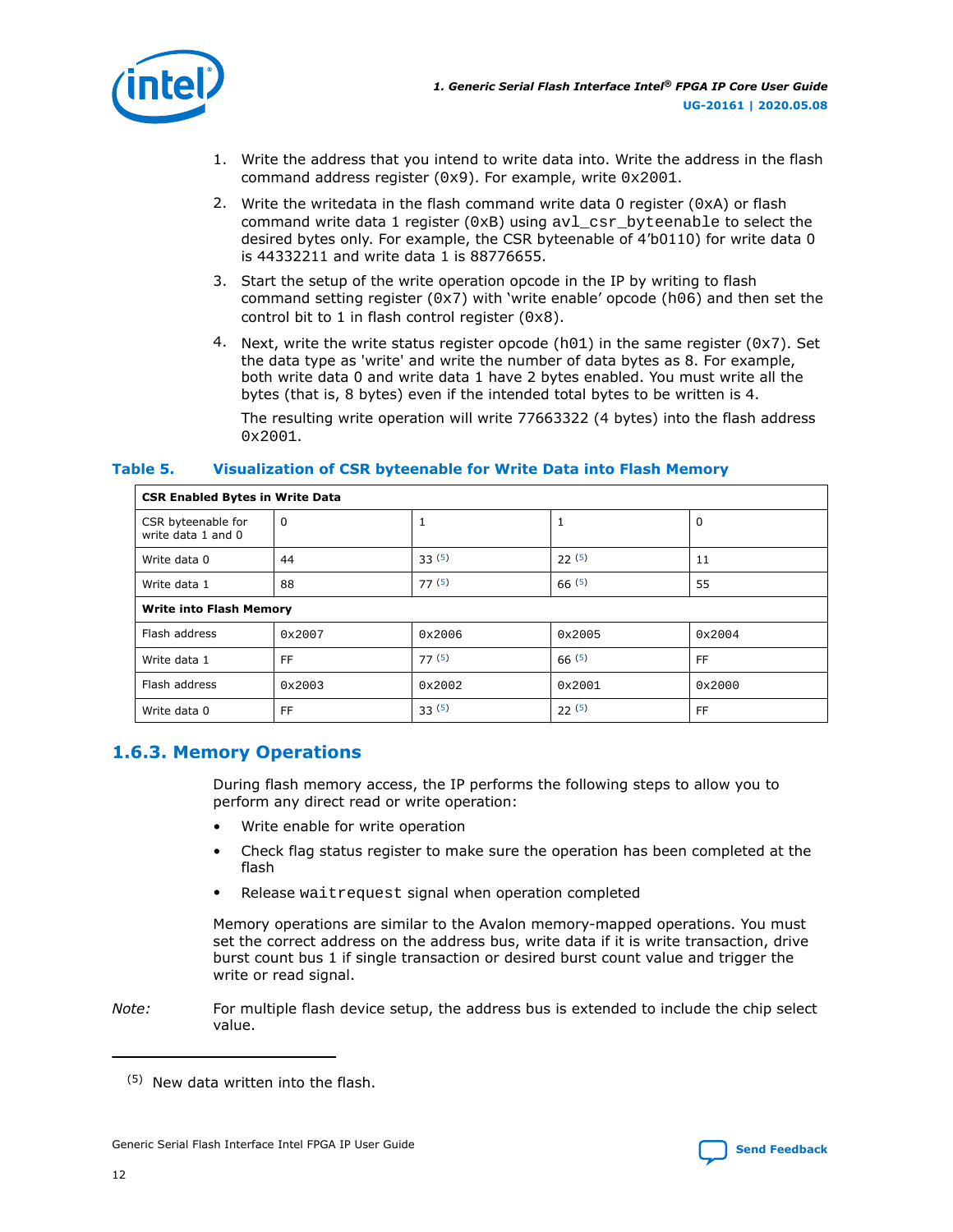

#### <span id="page-12-0"></span>**Figure 2. 8-Word Write Burst Waveform Example**

| clk_clk               | 1'h0              |              |          |                                  |          |  |                     |           |                      |  |          |         |       |               |
|-----------------------|-------------------|--------------|----------|----------------------------------|----------|--|---------------------|-----------|----------------------|--|----------|---------|-------|---------------|
| avl_mem_write         | 1 <sup>th</sup> 0 |              |          |                                  |          |  |                     |           |                      |  |          |         |       |               |
| avl mem burstcount    | 7'h00             | 7'h08        |          |                                  |          |  |                     |           |                      |  |          |         | 7 hoo |               |
| avl mem waitrequest   | 1 <sup>th</sup> 0 |              |          |                                  |          |  |                     |           |                      |  |          |         |       |               |
| avl_mem_read          | 1 <sup>bo</sup>   |              |          |                                  |          |  |                     |           |                      |  |          |         |       |               |
| avl mem address       | 25'h0000000       | 25'h000a800  |          |                                  |          |  |                     |           |                      |  |          |         |       | 25'h000000    |
| avl_mem_writedata     | 32'h00000000      |              | 32'hfa   | (32 <sub>th</sub> ) <sub>1</sub> |          |  | (32 <sup>n</sup> 4) |           | (32 <sub>h</sub> 6b) |  | 32 ho.   | . 32hd. |       | $132$ h000000 |
| avi mem readdata      | 32'h0000000       | 32'h00000000 |          |                                  |          |  |                     |           |                      |  |          |         |       |               |
| avl_mem_readdatavalid | 1 <sup>n</sup>    |              |          |                                  |          |  |                     |           |                      |  |          |         |       |               |
| avl_mem_byteenable    | 4'b0000           |              | (461)111 |                                  | (451111) |  |                     | (4511111) | (4511119)            |  | (451111) |         |       | 4 50000       |
|                       |                   |              |          |                                  |          |  |                     |           |                      |  |          |         |       |               |

### **Figure 3. 8-Word Reading Burst Waveform Example**

| avl mem write         | $1'$ ho           |                              |  |  |                                                                                 |  |  |  |  |  |
|-----------------------|-------------------|------------------------------|--|--|---------------------------------------------------------------------------------|--|--|--|--|--|
| avl mem burstcount    | 7'h00             | 7'h00 117'h00                |  |  |                                                                                 |  |  |  |  |  |
| avl mem waitrequest   | 1 <sup>th</sup> 0 |                              |  |  |                                                                                 |  |  |  |  |  |
| avl_mem_read          | 1 <sup>th</sup> 0 |                              |  |  |                                                                                 |  |  |  |  |  |
| avl mem address       | 25'h0000000       | 25'h 1125'h0000000           |  |  |                                                                                 |  |  |  |  |  |
| avl mem writedata     | 32'h000000        | 32'h 32'h00000000            |  |  |                                                                                 |  |  |  |  |  |
| avl mem readdata      | 32'h000000        | 32'h00000000                 |  |  | II 132 hbo I Is2 hoo I 132 hoo I 132 hoo I 132 hoo I 132 hbo I 132 hoo I 32 hdz |  |  |  |  |  |
| avl mem readdatavalid | 1 <sup>h</sup> 0  |                              |  |  |                                                                                 |  |  |  |  |  |
| avl mem byteenable    | 4'h0              | $II4$ ho<br>4 h <sub>0</sub> |  |  |                                                                                 |  |  |  |  |  |
|                       |                   |                              |  |  |                                                                                 |  |  |  |  |  |

#### **Figure 4. 1-Byte Write byteenable = 4'b0001 Waveform Example**

| avl mem write         | 1'h0              |                    |              |  |         |              |  |          |               |  |
|-----------------------|-------------------|--------------------|--------------|--|---------|--------------|--|----------|---------------|--|
| avl mem burstcount    | 7'h00             | 7 <sup>th</sup> 00 |              |  | 7'h01   |              |  | 7'h00    |               |  |
| avl mem waitrequest   | 1'h0              |                    |              |  |         |              |  |          |               |  |
| avl mem read          | 1 <sup>th</sup> 0 |                    |              |  |         |              |  |          |               |  |
| avl mem address       | 25'h0000000       |                    | 25 h0000000  |  |         | 25'h000c800  |  |          | l 25'h0000000 |  |
| avl mem writedata     | 32'h00000000      |                    | 32'h00000000 |  |         | 32'haabbccdd |  |          | 32'h00000000  |  |
| avl mem readdata      | 32'h00000000      |                    | 32'hd29b1a56 |  |         |              |  |          |               |  |
| avl mem readdatavalid | 1 <sup>th</sup> 0 |                    |              |  |         |              |  |          |               |  |
| avl mem byteenable    | 4'b0000           |                    | 4'b0000      |  | 4'b0001 |              |  | 4'b0000' |               |  |
|                       |                   |                    |              |  |         |              |  |          |               |  |

*Note:* There are two internal unconstrained clocks in the Generic Flash Serial Interface Intel FPGA IP core when you compile your design in the Intel Quartus Prime Pro Edition software. Intel recommends that you constraint the path by using the following command:

> create\_generated\_clock -name <name\_of\_generated\_clock> -source [get\_ports <input\_clock\_name>] -divide\_by 2 [get\_registers <path\_of\_the\_unconstrained\_path>]

# **1.6.4. Byte Enabling**

### **1.6.4.1. Byte Enabling Supported Patterns**

#### **Table 6. Byte Enabling Supported Patterns**

| <b>Byte Enable Pattern</b> | <b>Support</b>                        |
|----------------------------|---------------------------------------|
| 4'b0000                    | Supported (when burst is more than 1) |
| 4'b0001                    | Supported                             |
| 4'b0010                    | Supported                             |
| 4'b0100                    | Supported                             |
| 4'b1000                    | Supported                             |
| 4'b0011                    | Supported                             |
| 4'b0110                    | Supported                             |
| 4'b1100                    | Supported                             |
|                            | continued                             |

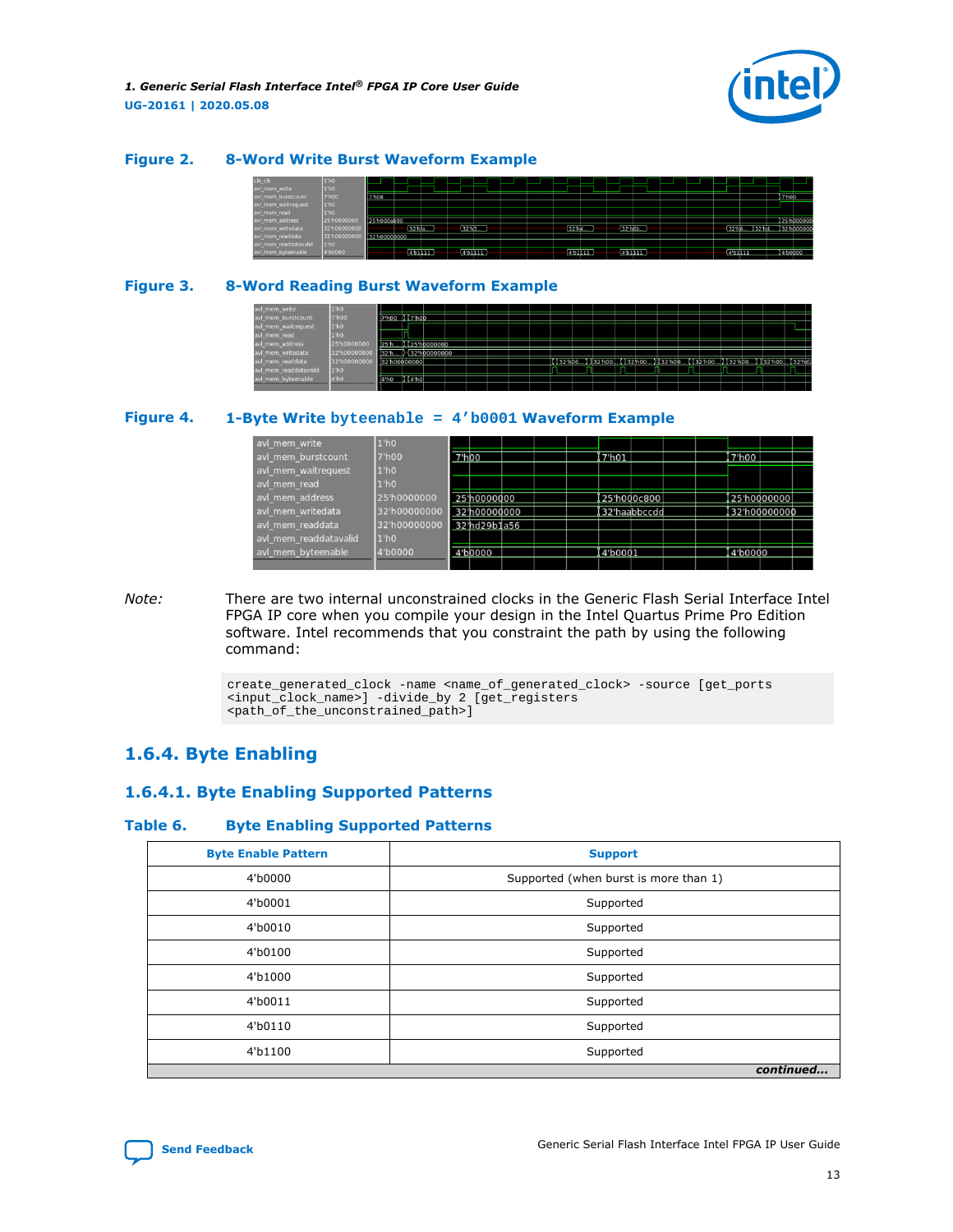<span id="page-13-0"></span>

| <b>Byte Enable Pattern</b> | <b>Support</b> |
|----------------------------|----------------|
| 4'b0111                    | Supported      |
| 4'b1110                    | Supported      |
| 4 <sup>b</sup> 1111        | Supported      |

All write bursts greater than 1 is set to byte enable of 4'b1111, in which all byteenables are asserted through all the words of the burst. When a master wider than 32 bits is used to connect to the IP, the interconnect fabric of the Platform Designer produces multi-word bursts to adapt the wide master into the narrow 32-bit slave (the IP). Choose to use the byte enabling patterns in the *Byte Enabling Supported Patterns* table if the wide master intends to write only certain bytes in the entire transaction. You must ensure that the byte enabling pattern is contiguous for burst writes.

*Note:* For burst writes, the IP writes all bytes (4'b1111) into the flash even with your selected byte enable pattern. If you have not enabled the data, the IP writes 0xFF. The performance of the IP is still the same as writing 8 bytes for a 64-bit wide master, even if you have enabled only 1 byte using byte enable.

# **1.7. Generic Serial Flash Interface Intel FPGA IP Core Reference Design**

The reference design implements the Generic Serial Flash Interface Intel FPGA IP to perform the following general-purpose memory operations:

- Read device ID
- Enable sector protect
- Perform sector erase
- Read and write data from and to flash devices

### **Related Information**

- [Generic Serial Flash Interface Intel FPGA IP Core User Guide](#page-2-0) on page 3
- [Generic Serial Flash Interface Intel FPGA IP Core Reference Design Files](https://cloud.altera.com/devstore/platform/2179/)

# **1.7.1. Hardware and Software Requirements**

The following are the hardware and software requirements for the design example:

- Cyclone V E FPGA Development Kit
- Intel Quartus Prime software version 18.0 with Nios® II Software Build Tools for Eclipse
- Intel FPGA Download Cable II
- Tested flash devices:
	- Cypress\* S70FL01G
	- Micron MT25Q01G
	- Micron MT25Q512
	- EPCQ256

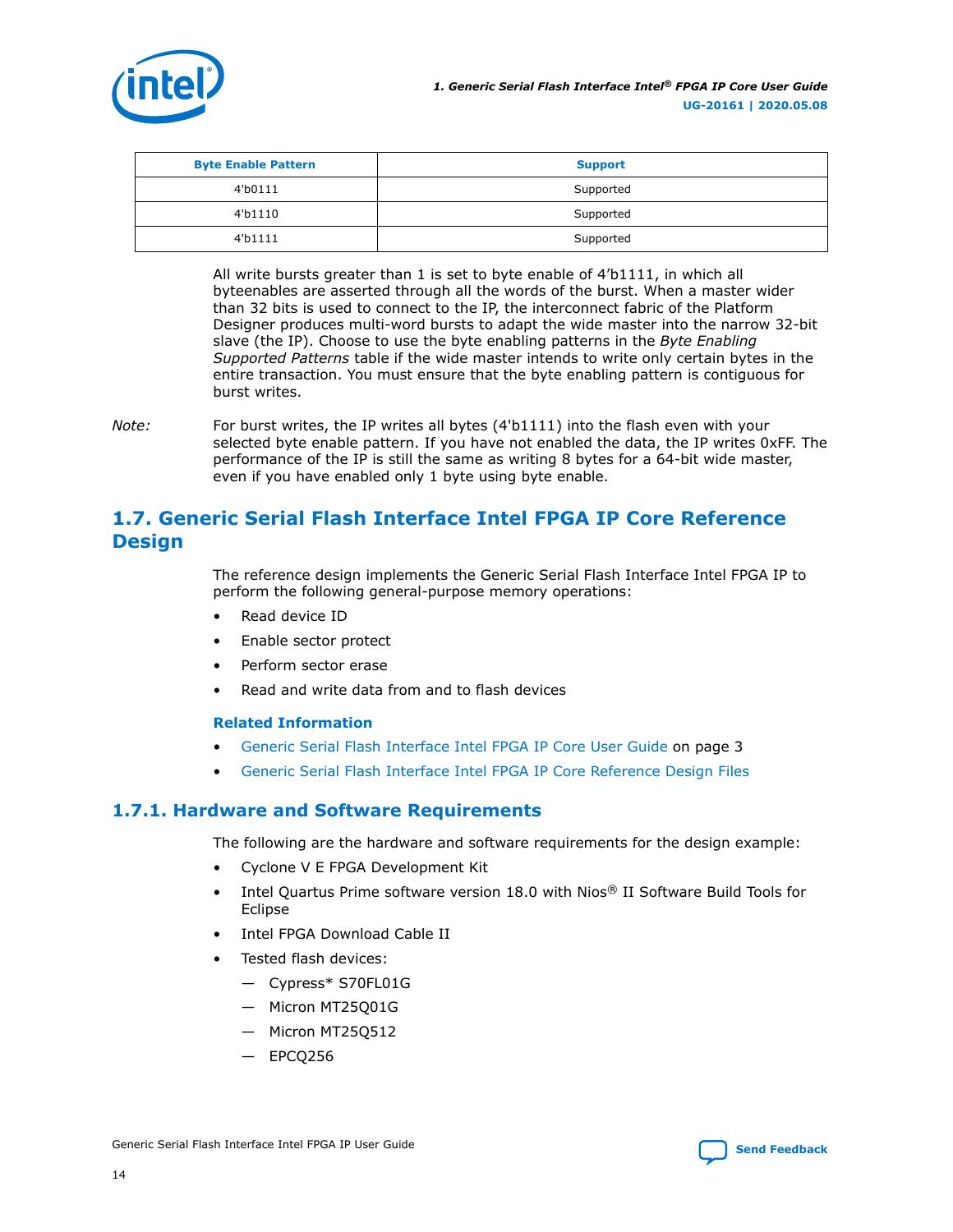<span id="page-14-0"></span>*1. Generic Serial Flash Interface Intel® FPGA IP Core User Guide* **UG-20161 | 2020.05.08**



# **1.7.2. Functional Description**

## **1.7.2.1. Reference Design Components**

## **Figure 5. Reference Design Block Diagram**



#### **Table 7. Reference Design Components Descriptions**

| <b>Component</b>             | <b>Description</b>                                                                                                   |  |  |  |  |
|------------------------------|----------------------------------------------------------------------------------------------------------------------|--|--|--|--|
| JTAG UART Intel FPGA IP      | Enables communication between the Nios II processor and the host computer                                            |  |  |  |  |
| Nios II Processor            | Run application program by executing data and instruction                                                            |  |  |  |  |
| On-Chip Memory Intel FPGA IP | Store code and data                                                                                                  |  |  |  |  |
|                              | Generic Serial Flash Interface Intel FPGA IP   Controls vendor-independent flash device to perform flash interaction |  |  |  |  |

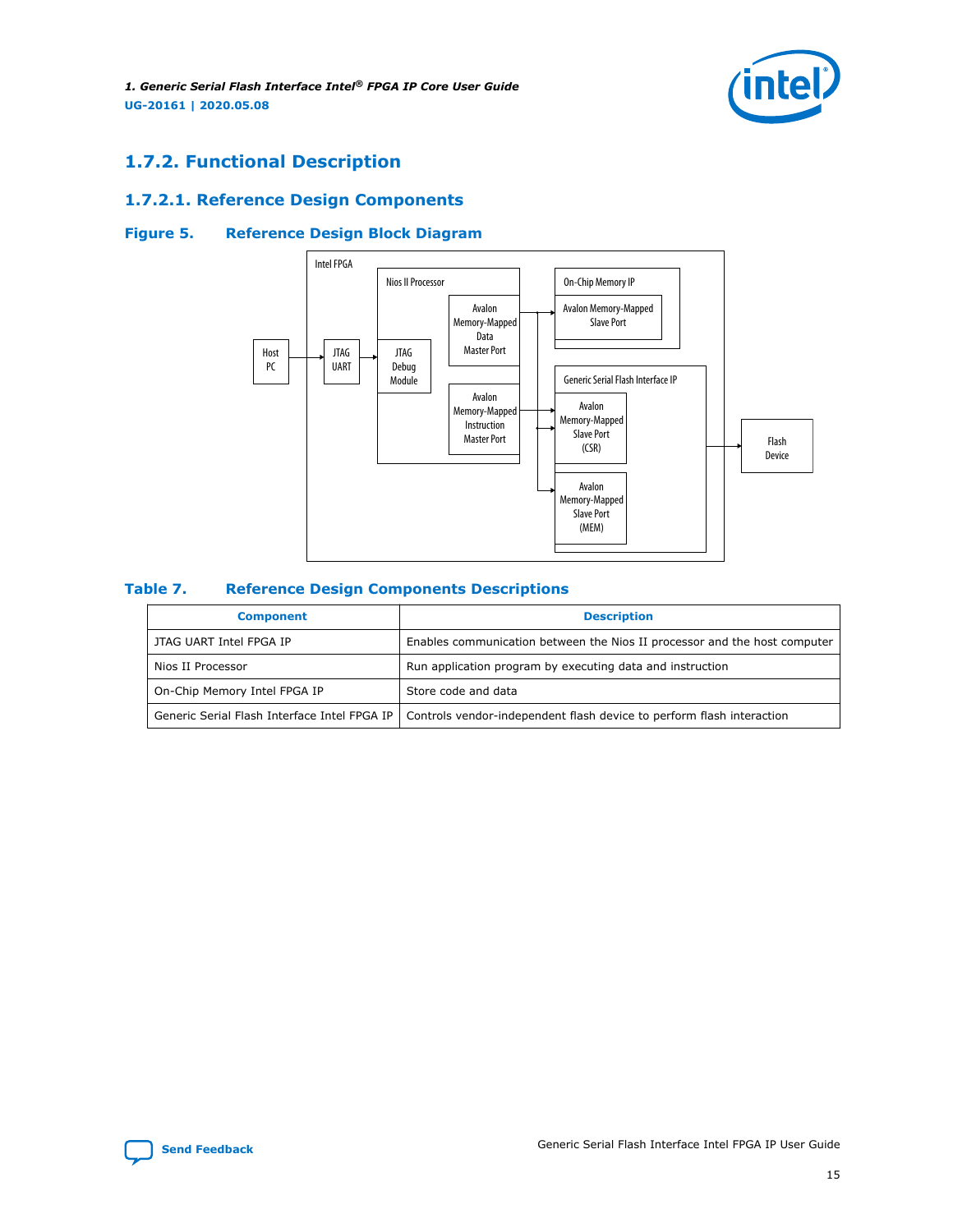

# **1.7.2.2. Reference Design Application Program**

#### **Figure 6. Reference Design Application Program Flow Diagram**



Flow diagram sequence description:

1. The application program starts with identifying the flash device attached to the FPGA.

*Note:* The flash devices serve as samples to demonstrate this reference design only.

- 2. The application program performs sector protection and erases the protected sector:
	- a. To perform sector protect, the application program:
		- i. Performs write enable command.
		- ii. Performs write status register command to set block protect (BP) bit and Top/Bottom(TB) bit.
		- iii. Polls write in progress (WIP) bit ( bit 0 of status register) until it returns a 0 (ready).
		- iv. Performs read status register command to check if sector protect operation succeeded or failed.
	- b. To perform sector erase, the application program: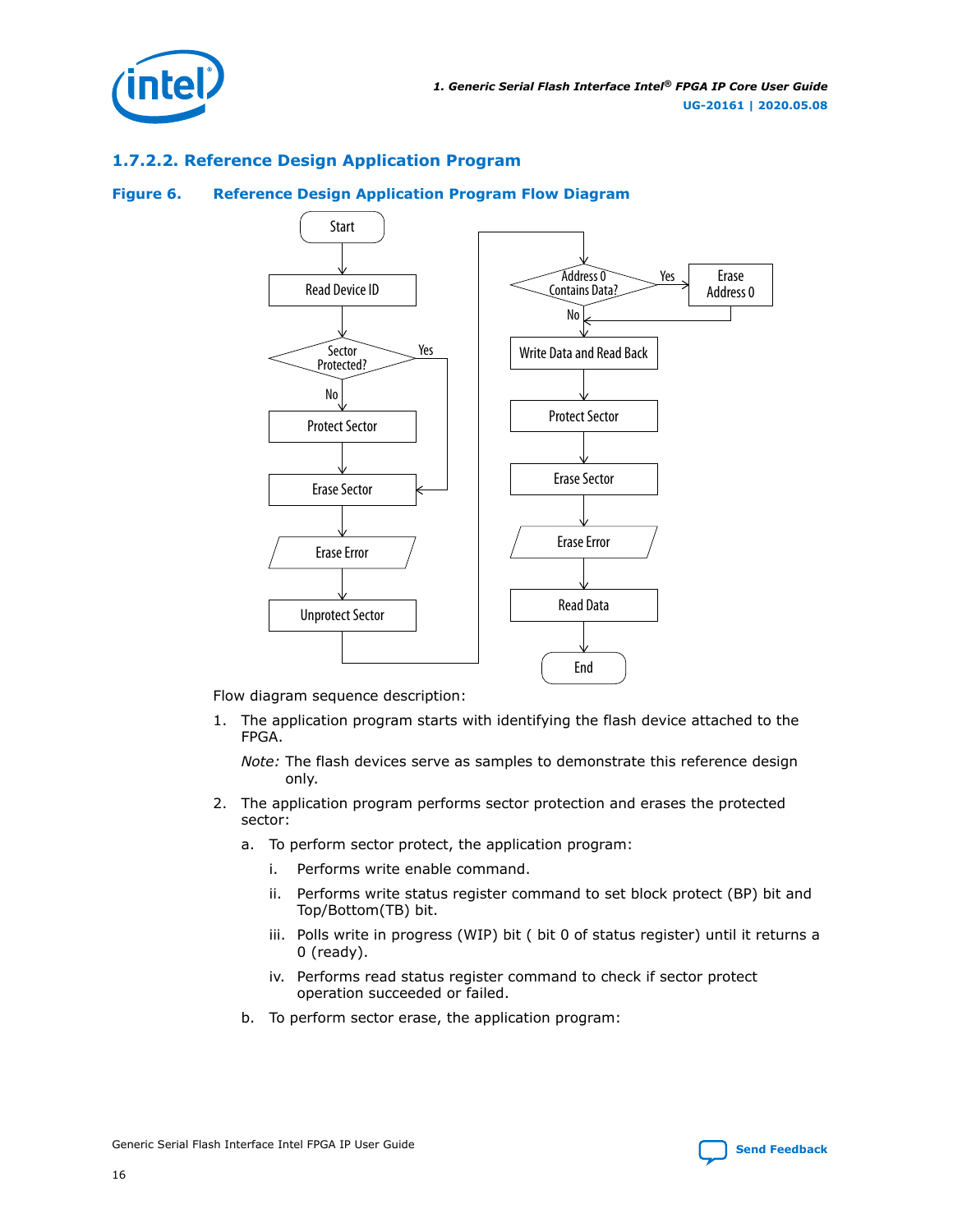

- <span id="page-16-0"></span>i. Performs write enable command.
- ii. Performs sector erase command.
- iii. Polls write in progress (WIP) bit ( bit 0 of status register) until it return a 0 (ready).
- iv. Performs read status register to check whether erase operation succeeded or failed.
- 3. Erase error occurred because the sector is protected. The application program clears the error bit through:
	- Clear flag status register command (EPCQ-L or Micron).
	- Clear status register command (Cypress).
- 4. The application program disables the sector protect:
	- a. Performs write enable command.
	- b. Performs write status register command to clear BP bit and TB bit.
	- c. Polls WIP bit ( bit 0 of status register) until it returns a 0 (ready).
	- d. Performs read status register command to check whether BP bit and TB bit has succeeded clear.
- 5. The application program performs flash device programming after the sector is not protected. The application program:
	- a. Performs write memory into the address with empty memory.
	- b. Polls WIP bit (bit 0 of status register) until it returns a 0 (ready)
	- c. Performs read back memory of the address to confirm the address has programmed.
- 6. Repeat Step 2 and read back memory of the address. Memory is not erased because the sector is protected.

# **1.7.3. Creating Nios II Hardware System**

- 1. In the Intel Quartus Prime software, go to **File** ➤ **New Project Wizard**.
- 2. Create a new Intel Quartus Prime Prime project named generic flash access in a new directory and select the **Cyclone V E 5CEFA7F3117** device.
- 3. Select **Tools** ➤ **Platform Designer**, and save the file as generic\_flash\_access.qsys.
- 4. Double-click on the clock source clk\_0 and change the **Clock frequency** to **100000000 Hz** (100MHz).
- 5. Right click on clk\_0 and rename it as sys\_clk.
- 6. Add a Nios II processor:
	- a. Go to **Processor and Peripherals** ➤ **Embedded Processors** ➤ **Nios II Processor**, and click **Add**.
	- b. Click **Finish** to add the Nios II processor to the design and rename it as nios2.

*Note:* Ignore any messages about parameters that have not been specified yet.

7. Add a Generic Serial Flash Interface IP: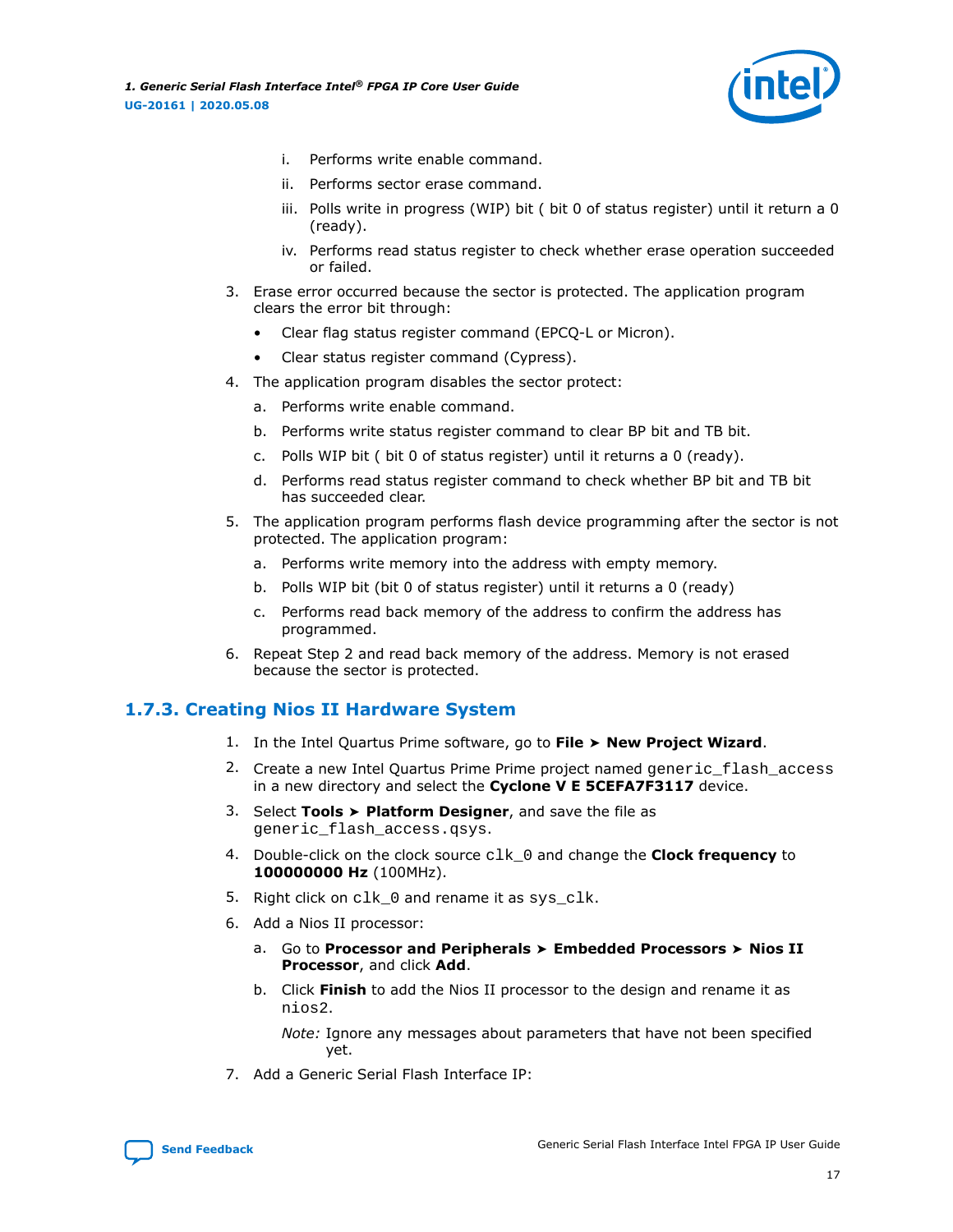

- a. **Select Basic Functions** ➤ **Configuration and Programming** ➤ **Generic Serial Flash Interface Intel FPGA IP**, and click **Add**. Rename this component as intel\_generic\_serial\_flash\_interface\_top0.
- b. Set the device density.

*Note:* This reference design uses 1024MB flash device density.

- c. Connect data master of processor to avl\_mem and avl\_csr, and instruction\_master of processor to only avl\_csr of this component.
- 8. Add an On-chip Memory IP:
	- a. **Select Basic Functions** ➤ **On Chip Memory** ➤ **On-Chip Memory (RAM or ROM) Intel FPGA IP**.
	- b. Set the **Total Memory Size** to **40960** bytes (40 KBytes).
	- c. Click **Finish** and rename as main\_memory.
	- d. Connect its slave to data\_master and instruction\_master of processor.
- 9. Add a JTAG UART IP:
	- a. Go to **Interface Protocols** ➤ **Serial** ➤ **JTAG UART Intel FPGA IP**, and click **Add**.
	- b. Click **Finish** and rename it as jtag\_uart.
	- c. Connect its avalon\_jtag\_slave port to the data\_master port of the processor.
	- d. In the **IRQ** column, connect the interrupt sender port from the Avalon\_jtag\_slave port to the interrupt receiver port of the processor and type 0.
- 10. Connect clock input of sys clk to clock input of all other components.
- 11. Resolve all Nios II processor error messages before generating the Platform Designer system:
	- a. Double click the Nios II processor nios2.
	- b. Click **Vectors**, change both the **Reset vector memory** and **Exception vector memory** to **main\_memory.s1**.
	- c. Click **System** tab and click on the drop-down menu **System** and click **Assign Base Address** to auto assign base addresses for all the components.
	- d. Under the same menu, click **Create Global Reset Network** to connect the reset signals to form a global reset network.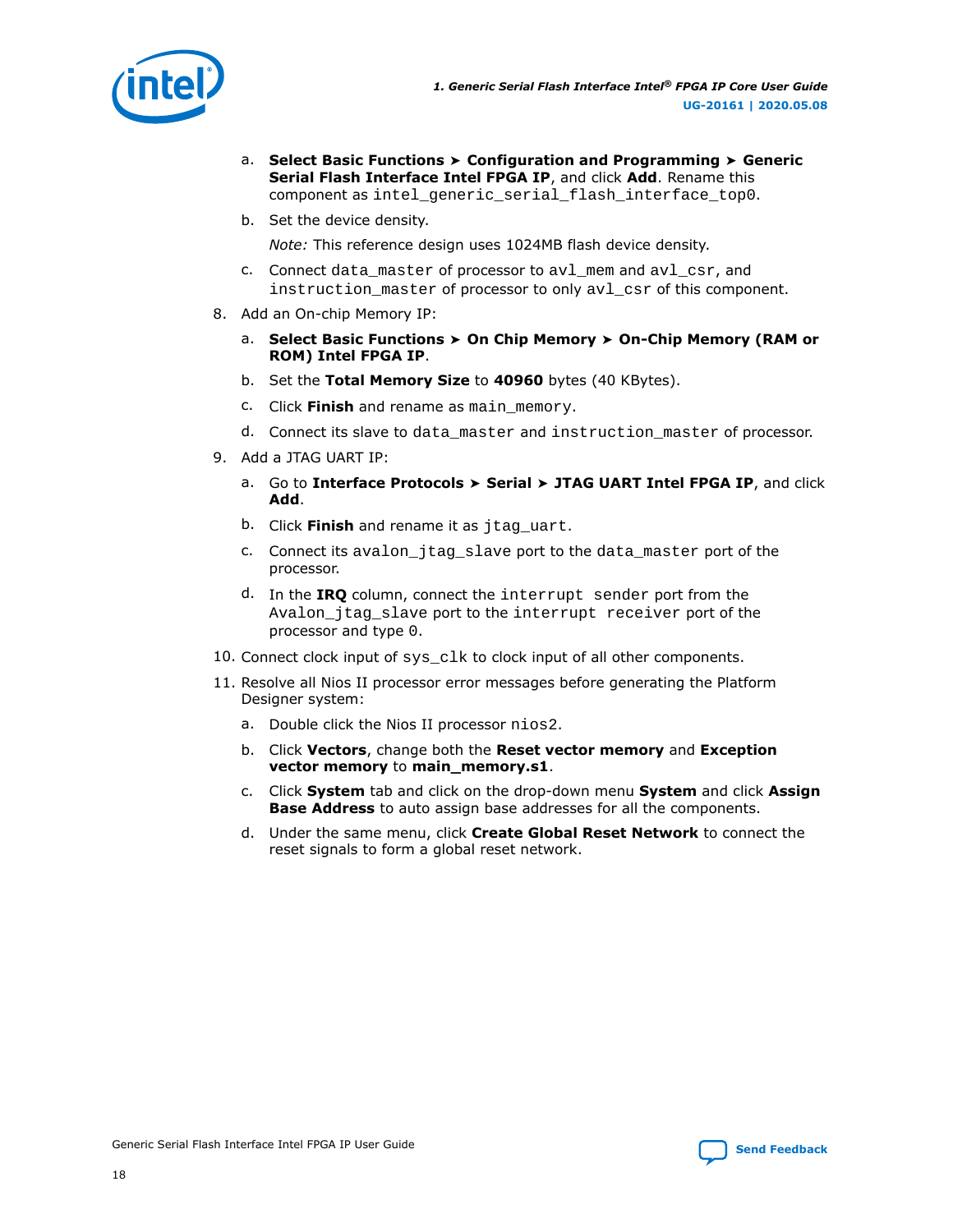

### <span id="page-18-0"></span>**Figure 7. Completed Platform Designer Connection**



- 12. Generate the system:
	- a. Click **Generate HDL** on the bottom of the window.
	- b. When completed, the Platform Designer displays Generate: Completed successfully.

# **1.7.4. Integrating Modules into Intel Quartus Prime Project**

- 1. In the Intel Quartus Prime software, select **Assignment** ➤ **Settings**.
- 2. In the **Settings** window, add generic\_flash\_access.qys file located in the synthesis folder and click **Apply**.
- 3. The generic\_flash\_access.qys file is shown under Files directory. Right click the file and choose **Set as Top-Level Entity**.
- 4. Go to **Processing** ➤ **Start** ➤ **Start Analysis and Elaboration** to allow the hardware system to determine input and output pins.
- 5. Start pin assignment by going to **Assignments** ➤ **Pin Planner**, and assign PIN\_L14 as clk\_clk and PIN\_AA26 as reset\_reset\_n.
- 6. Go to **Assignments** ➤ **Device** ➤ **Device and Pin Options** ➤ **Configuration**, and change the **Configuration scheme** to **Active Serial x1**.
- 7. **Processing** ➤ **Start** ➤ **Start Analysis and Synthesis** to perform full hardware system compilation.

## **1.7.5. Programming the .sof File**

- 1. In the Intel Quartus Prime Programmer, click on **Hardware setup** and choose the correct USB chain connecting your FPGA.
- 2. Click on **Auto Detect** and 5CEFA7F31 appears, and change the file to top.sof.
- 3. **Enable Program/ Configure**, and click **Start**.

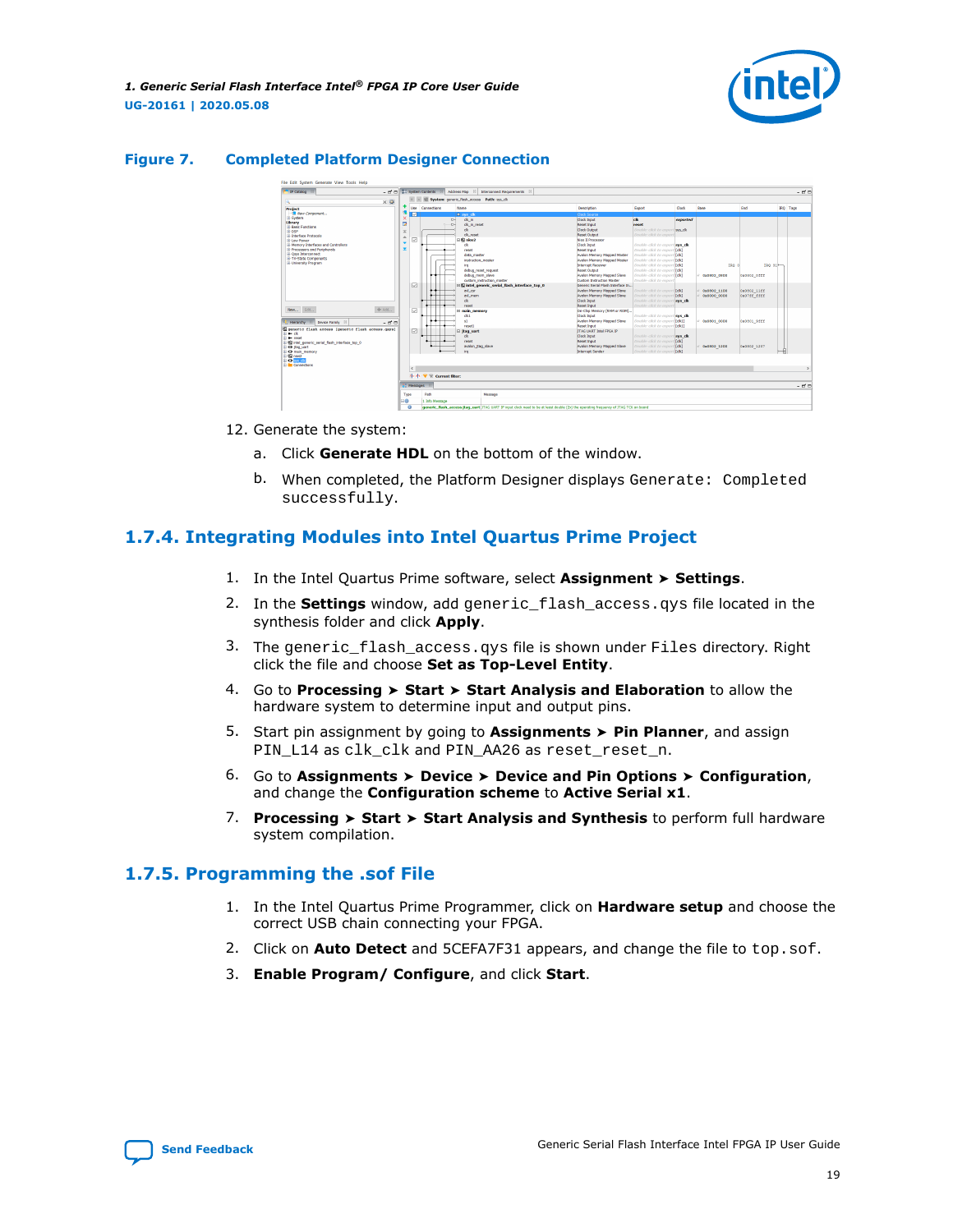<span id="page-19-0"></span>

# **1.7.6. Building Application Software System using Nios II Software Build Tools**

- 1. In the Intel Quartus Prime, go to **Tools** ➤ **Nios II Software Build Tools for Eclipse**.
- 2. Browse to your workspace directory.
- 3. In the **Nios II Software Build Tools for Eclipse**, go to **File** ➤ **New** ➤ **Nios II Application and BSP from Template**.
- 4. In the **SOPC Information File name** field, select generic\_flash\_access.sopcinfo from your project directory and click **Open**.
- 5. For **Project Name**, set to generic\_flash\_access, choose Hello World Small project template and click **Finish**.
- 6. In the generic\_flash\_access project directory and replace the hello\_world\_small.c file with main.c and operation.c files attached in the reference design.
- 7. Select the main.c file and go to **Project** ➤ **Build Project to create the generic\_flash\_access.elf** file.
- 8. Select the generic\_flash\_access.elf file and go to **Run** ➤ **Run As** ➤ **Nios II Hardware**.
- 9. The **Nios II Console** prints the following results.

### **1.7.6.1. Reference Design Results**

Cypress S70FL01G:

```
Flash Device: Cypress flash S70FL01G
Device ID: 4d210201
All sectors in this flash device is not protected
Now performing sector protection...
All sectors in this flash device is now successfully protected
Trying to erase sector 0...
ERASE ERROR as sector is protected!
Now perform sector unprotect...
Sector unprotect successfully! :)
Reading data at address 0...
Memory content at address 0: abcd1234
Trying to erase sector 0...
Sector erase successfully. Sector 0 is now empty.
Writing data to address 0...
Read back data from address 0...
Current memory in address 0: abcd1234
Read data match with data written. Write memory successful.Now performing 
sector protection...
All sectors in this flash device is now successfully protected
Trying to erase sector 0...
ERASE ERROR as sector is protected!
Current memory in address 0: abcd1234
Read data match with data written previously. Sector erase does not perform 
during sector is protected.
```
#### Micron MT25Q01G:

Flash Device: Micron flash MT25Q01G Device ID: 1021ba20 All sectors in this flash device is not protected Now performing sector protection... All sectors in this flash device is now successfully protected Trying to erase sector 0...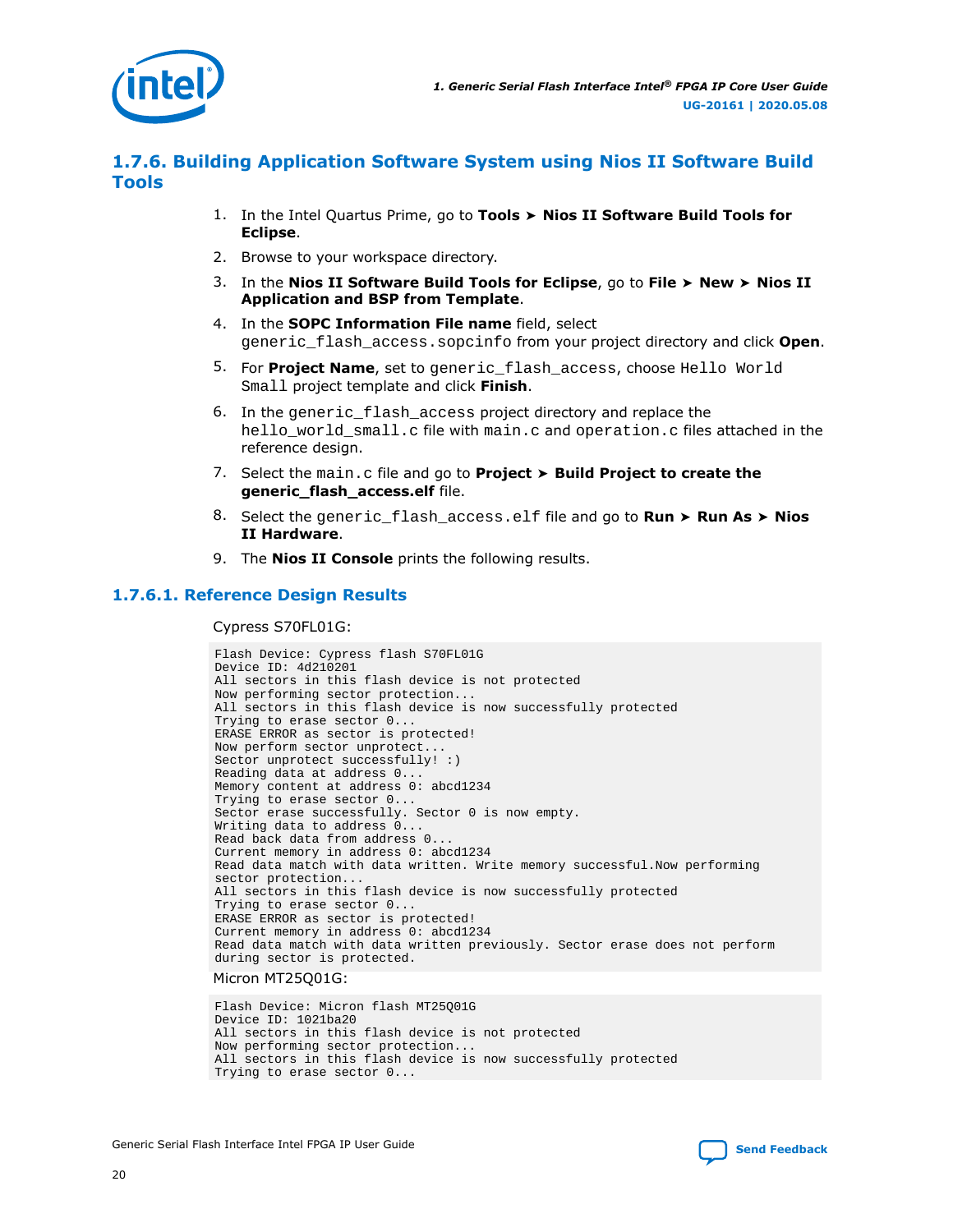

Erase Error as erase is not allow during sector is protected! Now perform sector unprotect... Sector unprotect successfully! :) Reading data at address 0... Memory content at address 0: abcd1234 Address 0 containing data, it is not empty. Trying to erase sector 0... Sector erase successfully. Sector 0 is now empty. Memory not containing data... Writing data to address 0... Read back data from address 0... Current memory in address 0: abcd1234 Read data match with data written. Write memory successful. Now performing sector protection... All sectors in this flash device is now successfully protected Trying to erase sector 0... ERASE ERROR as sector is protected! Current memory in address 0: abcd1234 Read data match with data written previously. Sector erase does not perform during sector is protected.

#### Micron MT25Q512:

Flash Device: Micron flash MT25Q512 Device ID: 1020ba20 All sectors in this flash device is not protected Now performing sector protection... All sectors in this flash device is now successfully protected Trying to erase sector 0... Erase Error as erase is not allow during sector is protected! Now perform sector unprotect... Sector unprotect successfully! :) Reading data at address 0... Memory content at address 0: abcd1234 Address 0 containing data, it is not empty. Trying to erase sector 0... Sector erase successfully. Sector 0 is now empty. Memory not containing data... Writing data to address 0... Read back data from address 0... Current memory in address 0: abcd1234 Read data match with data written. Write memory successful. Now performing sector protection... All sectors in this flash device is now successfully protected Trying to erase sector 0... ERASE ERROR as sector is protected! Current memory in address 0: abcd1234 Read data match with data written previously. Sector erase does not perform during sector is protected.

#### EPCQ256:

Flash Device: EPCQ256 Device ID: 1019ba20 All sectors in this flash device is not protected Now performing sector protection... All sectors in this flash device is now successfully protected Trying to erase sector 0... Erase Error as erase is not allow during sector is protected! Now perform sector unprotect... Sector unprotect successfully! :) Reading data at address 0... Memory content at address 0: abcd1234 Address 0 containing data, it is not empty. Trying to erase sector 0... Sector erase successfully. Sector 0 is now empty. Memory not containing data... Writing data to address 0... Read back data from address 0... Current memory in address 0: abcd1234 Read data match with data written. Write memory successful.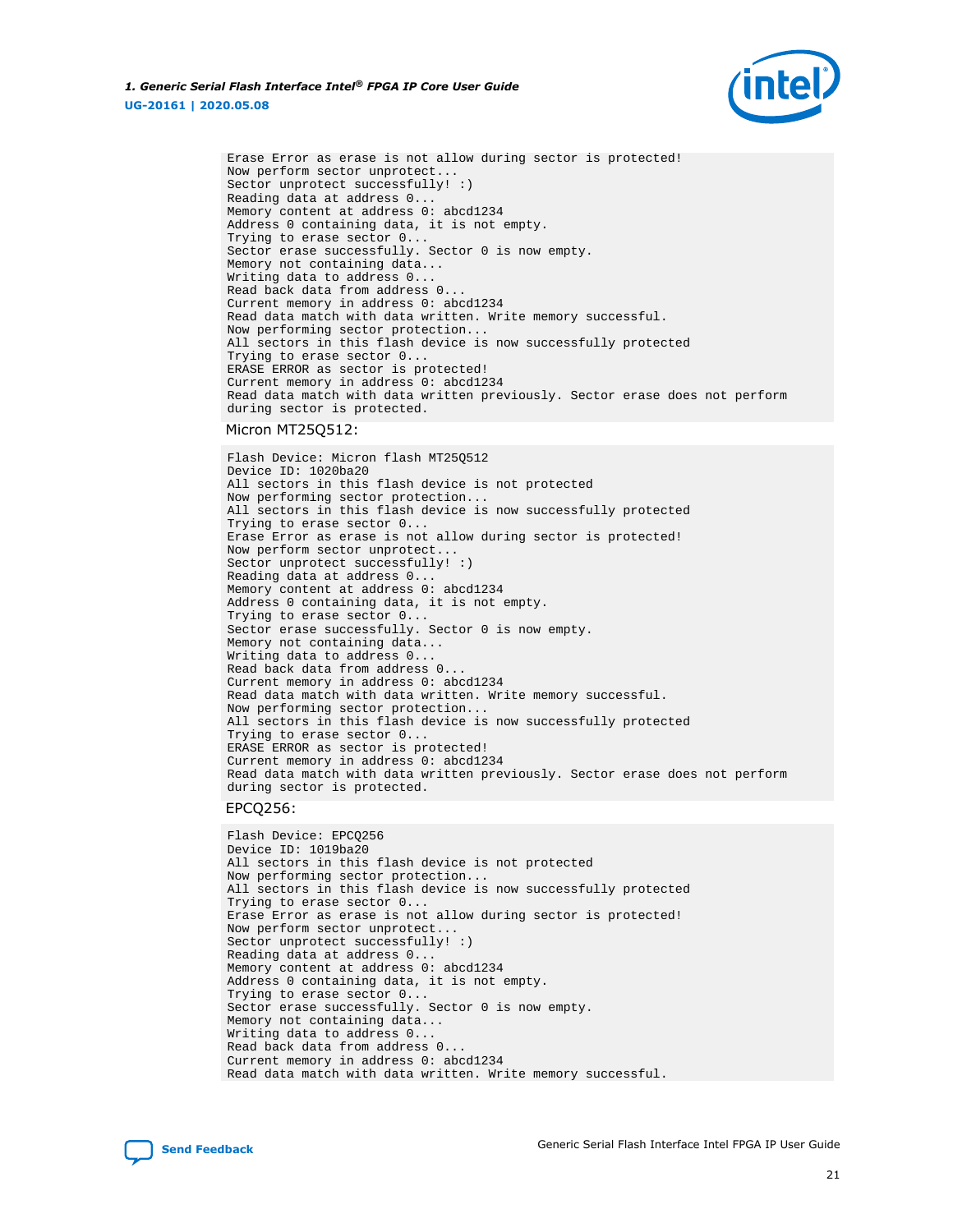<span id="page-21-0"></span>

Now performing sector protection... All sectors in this flash device is now successfully protected Trying to erase sector 0... ERASE ERROR as sector is protected! Current memory in address 0: abcd1234 Read data match with data written previously. Sector erase does not perform during sector is protected.

# **1.8. Flash Access Using the Generic Serial Flash Interface Intel FPGA IP Core**

This section provides information on how to use the registers of this IP core to perform flash access. To begin, build the Platform Designer system with a few components (clock, jtag master, pll, and this IP core) as shown below. Then, use the flash operations in the next example.

#### **Figure 8. Example of Creating Flash Access Using the Generic Serial Flash Interface Intel FPGA IP Core**



*Note:* You must set the MSEL pins of the FPGA devices to the AS configuration mode. For Intel MAX 10 devices, you must enable the **Enable SPI Pins Interface** parameter of this IP core.

> Flash operations are divided into several categories. Example of operations, registers to use, and sample .tcl scripts for each category are provided.

# **1.8.1. Flash Operations that Require Operation Code**

The following flash operations require an operation code:

- Write enable
- Enter 4-byte addressing mode
- Exit 4-byte addressing mode
- Clear flag status register
- Clear status register

The following registers are used for operations that require an operation code:

- Flash command setting register
- Flash command control register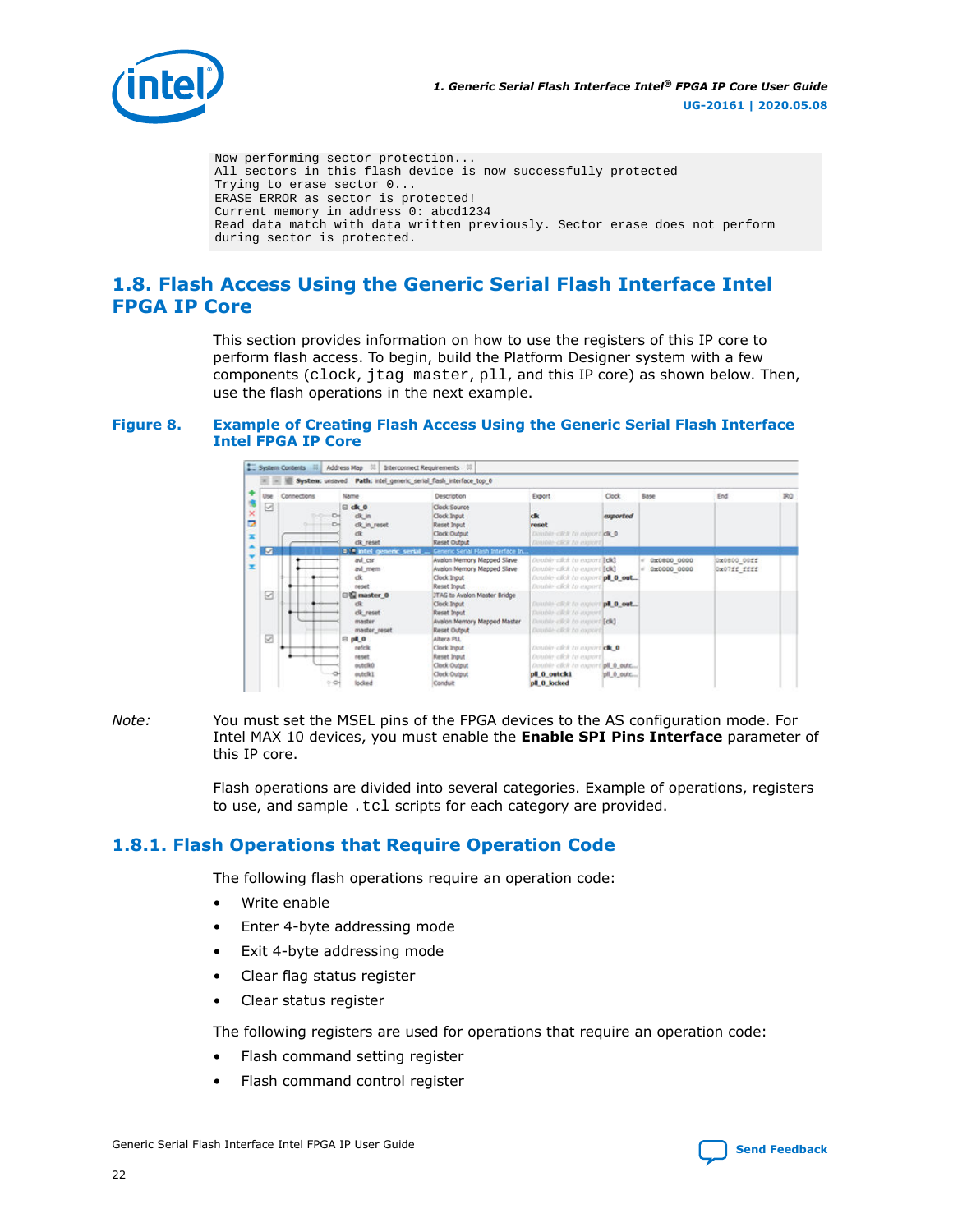

#### <span id="page-22-0"></span>**Example 1. Perform the Write Enable Operation for the Flash**

```
proc write_enable { } {
global mp flash_cmd_setting flash_cmd_ctrl flash_cmd_write_data_0
master_write_32 $mp $flash_cmd_setting 0x00000006
master_write_32 $mp $flash_cmd_ctrl 0x1
}
```
To perform the write enable operation for the flash, follow these steps:

- 1. Define the global variables.
- 2. Customize the write enable operation by writing to the flash command setting register.
	- a. Set bit [7:0] of this register to 06 as 06h is the operation code of the write enable operation.
- 3. Write 1 to bit 0 of the flash command control register to start the write enable operation.

# **1.8.2. Flash Operations to Read Flash Registers**

The following flash operations are used to read flash registers:

- Read device ID
- Read status register
- Read flag status register
- Read configuration register
- Read bank register
- Read enhanced volatile configuration register

The following registers are used to read the status of a register:

- Flash command setting register
- Flash command control register
- Flash command read data 0 register

#### **Example 2. Perform the Read Device ID Operation**

```
proc read_device_id { } {
global mp flash_cmd_setting flash_cmd_ctrl flash_cmd_read_data_0
master_write_32 $mp $flash_cmd_setting 0x0000489F
master_write_32 $mp $flash_cmd_ctrl 0x1
set device_id [master_read_32 $mp $flash_cmd_read_data_0 1]
puts $device_id
}
```
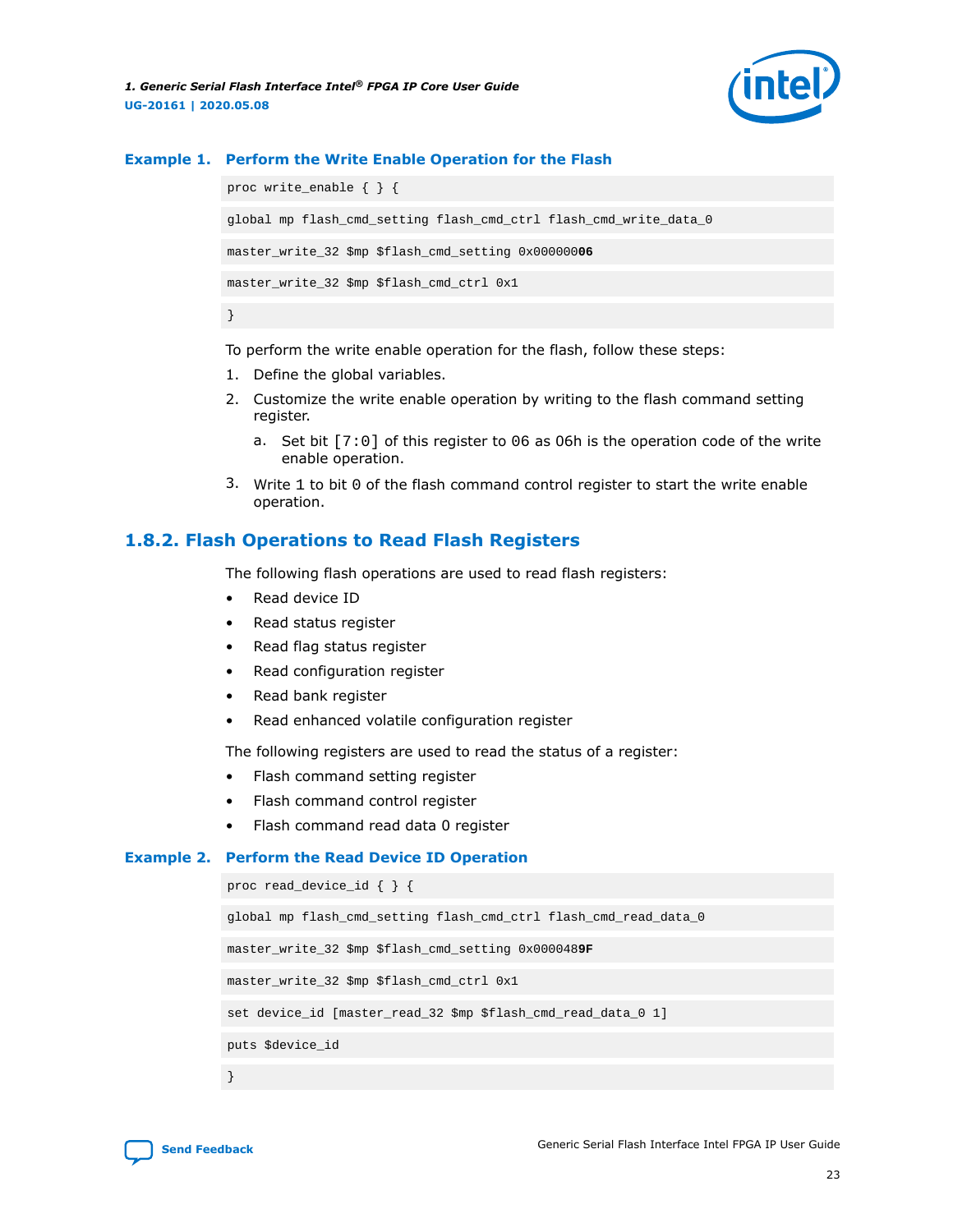<span id="page-23-0"></span>

To perform the read device ID operation, follow these steps:

- 1. Define the global variables.
- 2. Customize the read device ID operation by writing to the flash command setting register.
	- a. Set bit [7:0] of this register to 9F as 9Fh is the operation code of the read device ID operation.
	- b. Set bit [10:8] to 0 as this operation does not carry any address byte.
	- c. Set bit  $11$  to  $1$  as the number of byte declared in bit  $[15:12]$  is the read data from the flash device.
	- d. Set bit [15:12] to 4 as you will be reading 4 bytes device ID data from the flash.
- 3. Write 1 to bit 0 of the flash command control register to start the read device ID operation.
- 4. Read the device ID from the flash command read data 0 register.

# **1.8.3. Flash Operations to Write Flash Registers**

The following flash operations are used to write flash registers:

- Write enhanced volatile configuration register
- Write bank register
- Write status register
- Write configuration register

*Note:* You must execute the write enable operation before you start these operations.

The following registers are used to write the status of a register:

- Flash command setting register
- Flash command control register
- Flash command write data 0 register

### **Example 3. Perform the Write Status Register Operation to Protect Sector of Flash**

proc write\_status\_register { } {

```
 global mp flash_cmd_setting flash_cmd_write_data_0 flash_cmd_ctrl
```
master\_write\_32 \$mp \$flash\_cmd\_setting 0x000010**01**

master\_write\_32 \$mp \$flash\_cmd\_write\_data\_0 0x000000**7c**

master\_write\_32 \$mp \$flash\_cmd\_ctrl 0x1

}

To perform the write status register operation, follow these steps:

- 1. Define the global variables.
- 2. Customize the write status register operation by writing to the flash command setting register.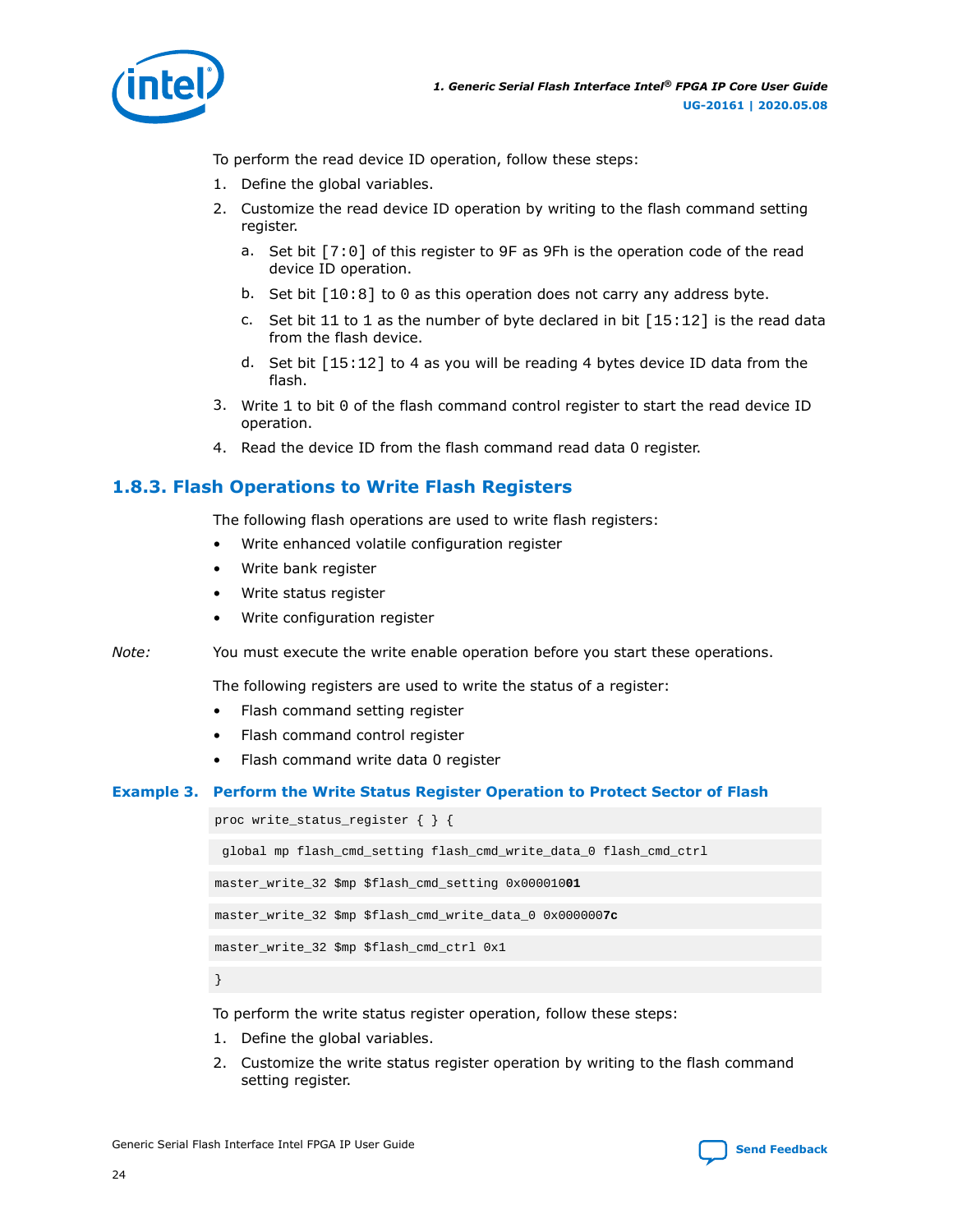<span id="page-24-0"></span>*1. Generic Serial Flash Interface Intel® FPGA IP Core User Guide* **UG-20161 | 2020.05.08**



- a. Set bit  $[7:0]$  of this register to 01 as 01h is the operation code of the write status register operation.
- b. Set bit  $[10:8]$  to 0 as this operation does not carry any address byte.
- c. Set bit 11 to 0 as the number of byte declared in bit  $[15:12]$  is the write data to the flash device.
- d. Set bit  $[15:12]$  to 1 as you will be writing 1 byte (8 bits) of data into the status register.
- 3. Write the data to set the sector protection into the flash command write data 0 register.
	- a. Bit 6 and bit  $[4:2]$  of the status register are the block protect bits and bit 5 is the Top/Bottom bit. In this example, protection is required for all sectors from the bottom of the memory array. For more information, refer to the respective flash datasheet.
- 4. Write 1 to bit 0 of the flash command control register to start the write status register for the sector protect operation.

# **1.8.4. Flash Operations that Require An Address**

The following flash operations require an address:

- Sector erase
- Bulk erase
- Die erase

*Note:* You must execute the write enable operation before you start these operations.

The following registers are used for operations that require an address:

- Flash command setting register
- Flash command control register
- Flash command address register

#### **Example 4. Perform the Flash Sector Erase Operation**

proc erase\_sector { } { global mp flash\_cmd\_setting flash\_cmd\_ctrl flash\_cmd\_addr\_register master\_write\_32 \$mp \$flash\_cmd\_setting 0x000004**D8** master\_write\_32 \$mp \$flash\_cmd\_addr\_register 0x**00001000** master\_write\_32 \$mp \$flash\_cmd\_ctrl 0x1 }

To perform the flash sector erase operation, follow these steps:

- 1. Define the global variables.
- 2. Customize the sector erase operation by writing to the flash command setting register.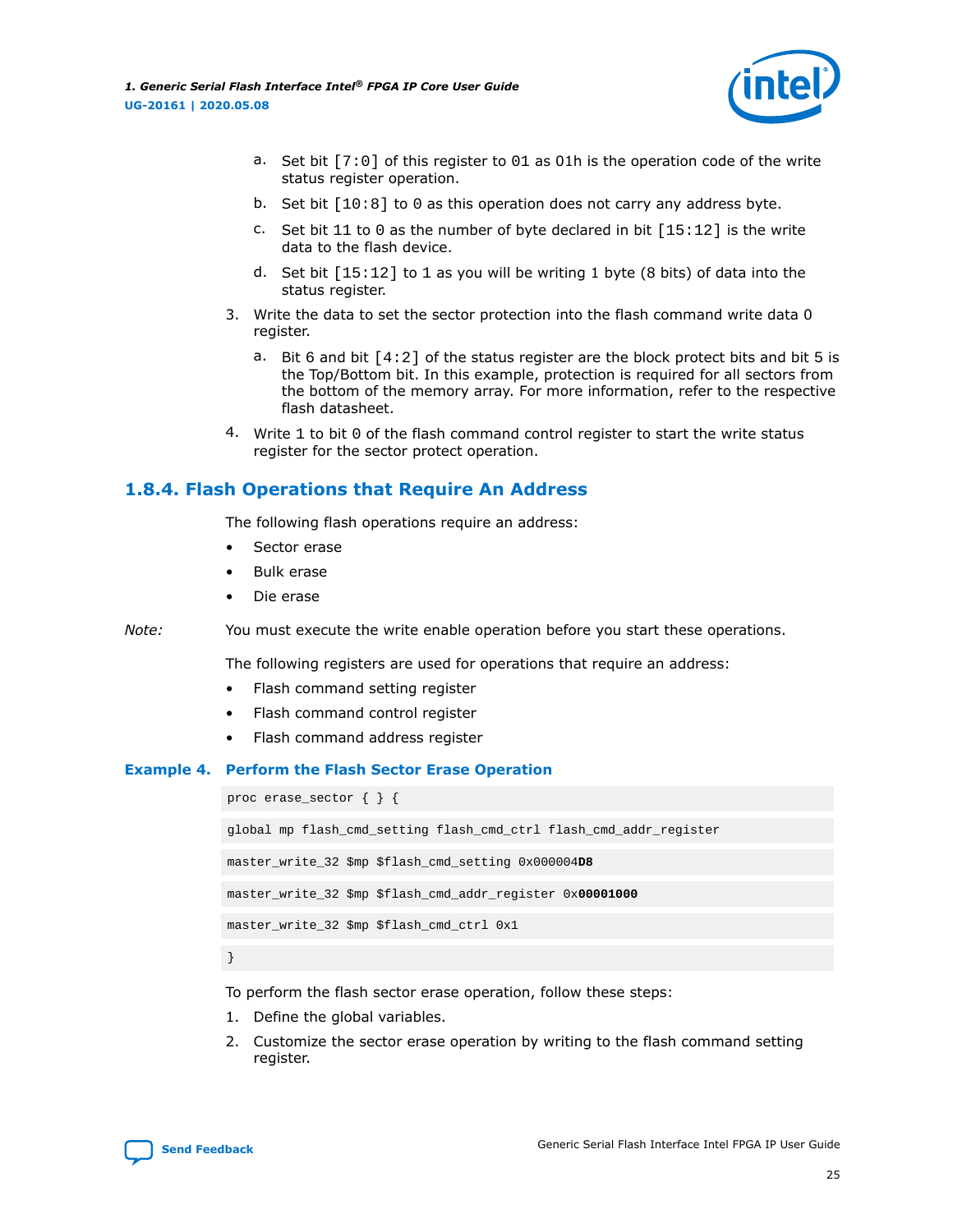<span id="page-25-0"></span>

- a. Set bit [7:0] of this register to D8 as D8h is the operation code of the sector erase operation.
- b. Set bit [10:8] to 4 as 4 bytes of address will be sent to the flash device.
- c. Set bit 11 to 0 as the number of byte declared in bit  $[15:12]$  is the write data to the flash device.
- 3. Specify any address within the sector that you want to erase and write it to the flash command address register.
	- a. In this example, we are performing the erase sector operation for address 00001000.
- 4. Write 1 to bit 0 of the flash command control register to start the sector erase operation.

This IP core supports flash in the extended, dual, and quad I/O protocols. Currently, the protocols supported by this IP core is a single-transfer rate (STR) only. This IP core supports both the 3-byte and 4-byte addressing modes. Different protocols and addressing modes to read memory and program operations are explained in the following sections.

# **1.8.5. Read Memory from the Flash**

The following registers are used to perform the read memory:

- Operating protocols setting register
- Control register
- Read instruction register

### **Example 5. Perform the Read Memory (Extended Mode)**

```
proc read { } {
global mp operating_protocols_setting control_register read_instr
master_write_32 $mp $operating_protocols_setting 0x00000000
master_write_32 $mp $control_register 0x00000001
master_write_32 $mp $read_instr 0x00000003
master_read_32 $mp 0x0100000 0x1
}
```
To perform the read memory for the extended mode, follow these steps:

- 1. Define the global variables.
- 2. Write to the operating protocols setting register to set the transfer mode of the read memory operation. In this example, the transfer mode for read is  $(1-1-1)$ .
	- a. Set the instruction transfer mode [1:0] to 0, read address transfer mode  $[13:12]$  to 0, and read data out transfer mode  $[17:16]$  to 0.
- 3. Write to the control register to choose the byte addressing mode of the read memory operation.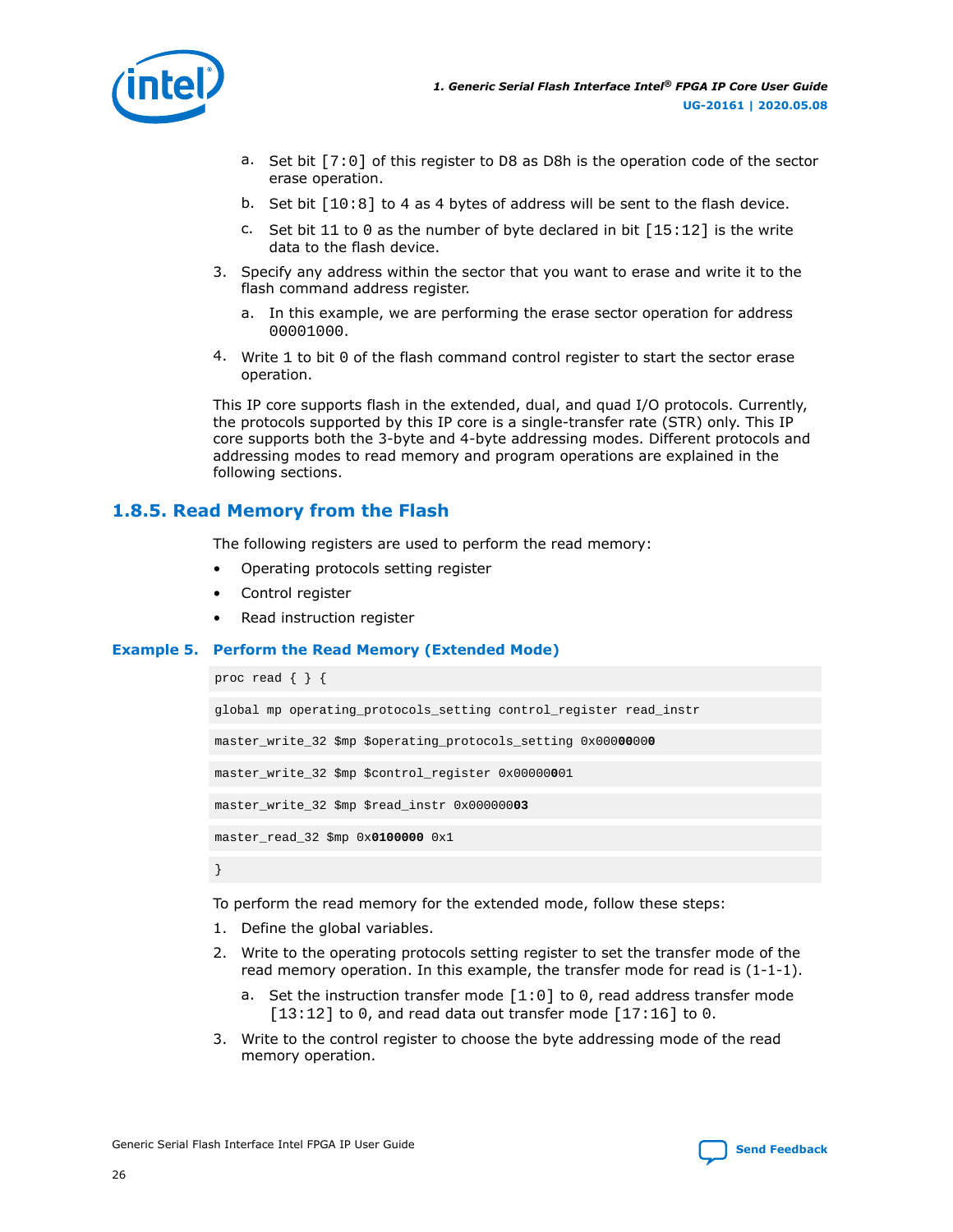

- a. This example is using the 3-byte addressing mode. Set bit 8 to 0.
- 4. Write to the read instruction register to customize the read memory operation.
	- a. Set the read operation code  $[7:0]$  to 03 as 03h is the operation code for read.
	- b. Set the dummy cycles  $[12:8]$  to 0 as the read operation does not contain any dummy cycles.
- 5. After setting the registers, you can perform read memory content in the address.
	- a. In this example, 1 word of data is read from address  $0 \times 010000000$ .

#### **Example 6. Perform the Dual-Output Fast Read (Dual-SPI Mode)**

```
proc dual_output_fast_read { } {
global mp operating_protocols_setting control_register read_instr
master_write_32 $mp $operating_protocols_setting 0x00011001
master_write_32 $mp $control_register 0x00000101
master_write_32 $mp $read_instr 0x00000A3B
master_read_32 $mp 0x00000100 0x1
```
}

To perform the dual-output fast read mode, follow these steps:

- 1. Define the global variables.
- 2. Write to the operating protocols setting register to set the transfer mode of the read memory operation. In this example, the transfer mode for read is (2-2-2).
	- a. Set the instruction transfer mode  $[1:0]$  to 1, read address transfer mode  $[13:12]$  to 1, and read data out transfer mode  $[17:16]$  to 1.
- 3. Write to the control register to choose the byte addressing mode of the read memory operation.
	- a. This example is using the 4-byte addressing mode. Set bit 8 to 1.
- 4. Write to the read instruction register to customize the read memory operation.
	- a. Set the read operation code [7:0] to 3B as 3Bh is the operation code for the dual-output fast read.
	- b. Set the dummy cycles  $[12:8]$  to A as the dual-output fast read operation contains 10 dummy cycles.
- 5. After setting the registers, you can perform dual-output fast read memory content in the address.
	- a. In this example, the memory content is read from address  $0 \times 00000100$ .

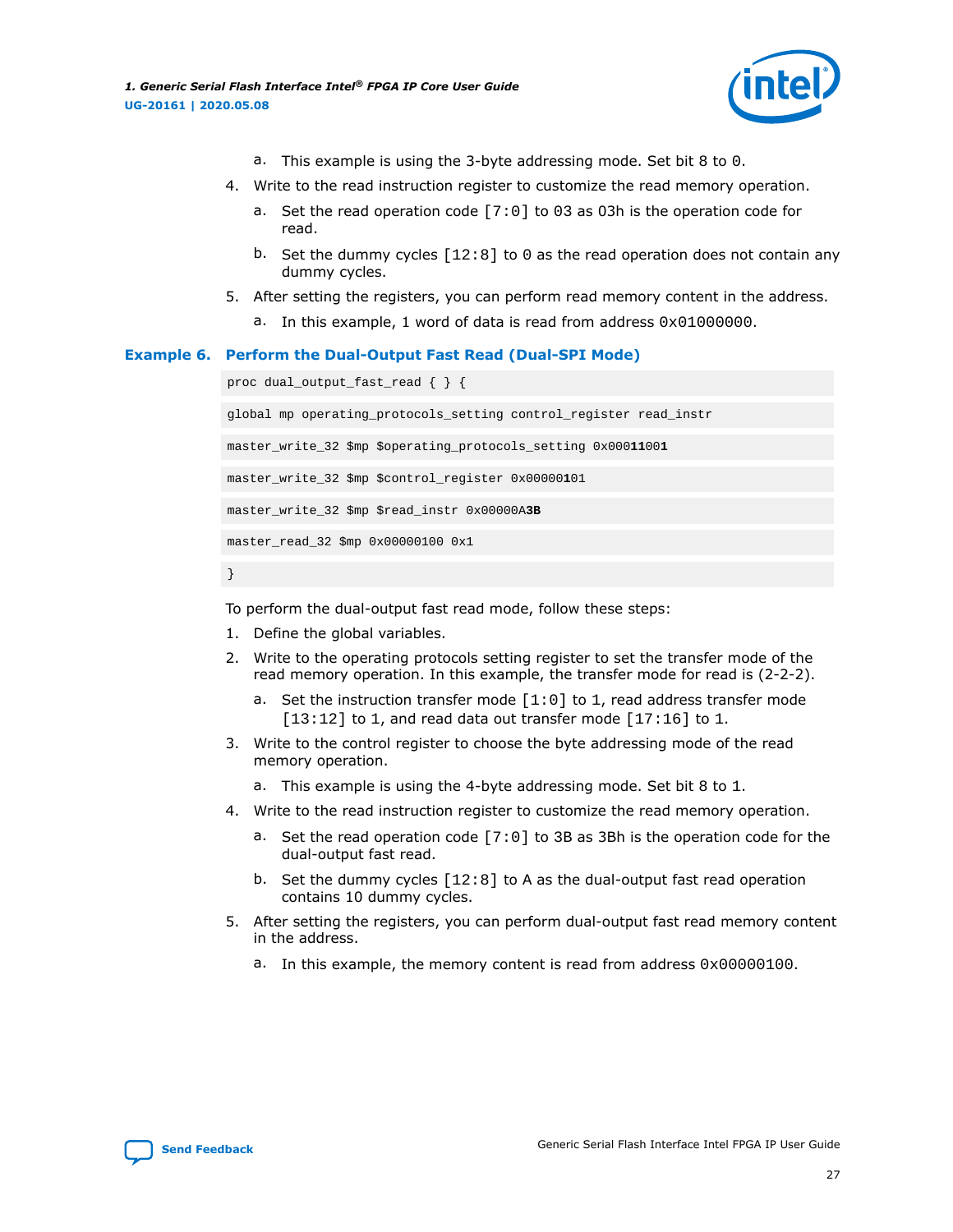<span id="page-27-0"></span>

# **1.8.6. Program Flash**

The following registers are used to perform program flash:

- Operating protocols setting
- Control register
- Write instruction

### **Example 7. Perform Page Program (Extended Mode)**

```
proc page_program { } {
global mp operating_protocols_setting control_register write_instr
master_write_32 $mp $operating_protocols_setting 0x00000000
master_write_32 $mp $control_register 0x00000001
master_write_32 $mp $write_instr 0x00007002
master_write_32 $mp 0x00001000 0x1234abcd
 }
```
To perform the page program for the extended mode, follow these steps:

- 1. Define the global variables.
- 2. Write to the operating protocols setting register to set the transfer mode of the program operation. In this example, the transfer mode for read is (1-1-1).
	- a. Set the instruction transfer mode  $[1:0]$  to 1, write address transfer mode  $[5:4]$  to 1, and write data in transfer mode  $[9:8]$  to 1.
- 3. Write to the control register to choose the byte addressing mode of the write operation.
	- a. This example is using the 3-byte addressing mode. Set bit 8 to 0.
- 4. Write to the write instruction register to customize the program operation.
	- a. Set the write operation code [7:0] to 02 as 02h is the operation code for page program.
	- b. Set the polling operation code [15:8] to 70 as 70h is the operation code for the read flag status register. After completing the write operation, the IP core releases the wait request of the Avalon memory-mapped interface. For the flash to have the read flag status register, you can use the read status register (05h).
- 5. After setting the registers, you can start to program the memory into the address.
	- a. In this example, 1234abcdh is written to the memory address 0x00001000.

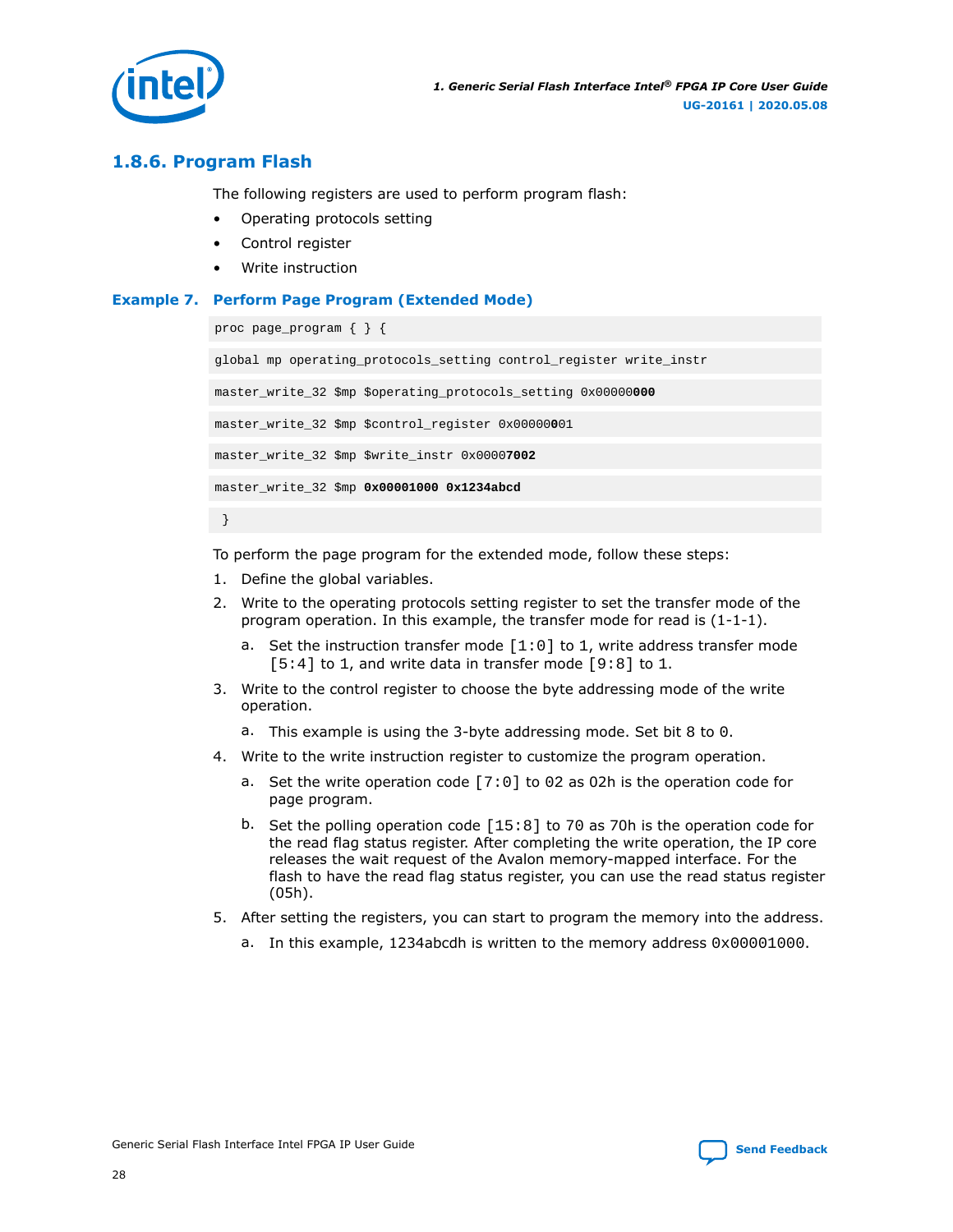

#### <span id="page-28-0"></span>**Example 8. Perform 4-byte Quad Input Fast Program (Quad SPI Mode)**

proc fourbyte\_quad\_input\_fast\_program { } { global mp operating\_protocols\_setting control\_register write\_instr master\_write\_32 \$mp \$operating\_protocols\_setting 0x00000**222** master\_write\_32 \$mp \$control\_register 0x00000**1**01 master\_write\_32 \$mp \$write\_instr 0x0000**7034** master\_write\_32 \$mp **0x00002000 0xabcd1234** }

To perform the 4-byte quad input fast program, follow these steps:

- 1. Define the global variables.
- 2. Write to the operating protocols setting register to set the transfer mode of the program operation. In this example, the transfer mode for 4-byte quad input fast program is (4-4-4).
	- a. Set the instruction transfer mode  $[1:0]$  to 2, write address transfer mode  $[5:4]$  to 2, and write data in transfer mode  $[9:8]$  to 2.
- 3. Write to the control register to choose the byte addressing mode of the write operation.
	- a. This example is using the 4-byte addressing mode. Set bit 8 to 1.
- 4. Write to the write instruction register to customize the program operation.
	- a. Set the write operation code [7:0] to 34 as 34h is the operation code for the 4-byte quad input fast program.
	- b. Set the polling operation code [15:8] to 70 as 70h is the operation code for the read flag status register. After completing the write operation, the IP core releases the wait request of the Avalon memory-mapped interface. For the flash to have the read flag status register, you can use the read status register (05h).
- 5. After setting the registers, you can start to program the memory into the address.
	- a. In this example, 1234abcdh is written to the memory address 0x00002000.

# **1.9. Generic Serial Flash Interface Intel FPGA IP User Guide Archives**

IP versions are the same as the Intel Quartus Prime Design Suite software versions up to v19.1. From Intel Quartus Prime Design Suite software version 19.2 or later, IP cores have a new IP versioning scheme.